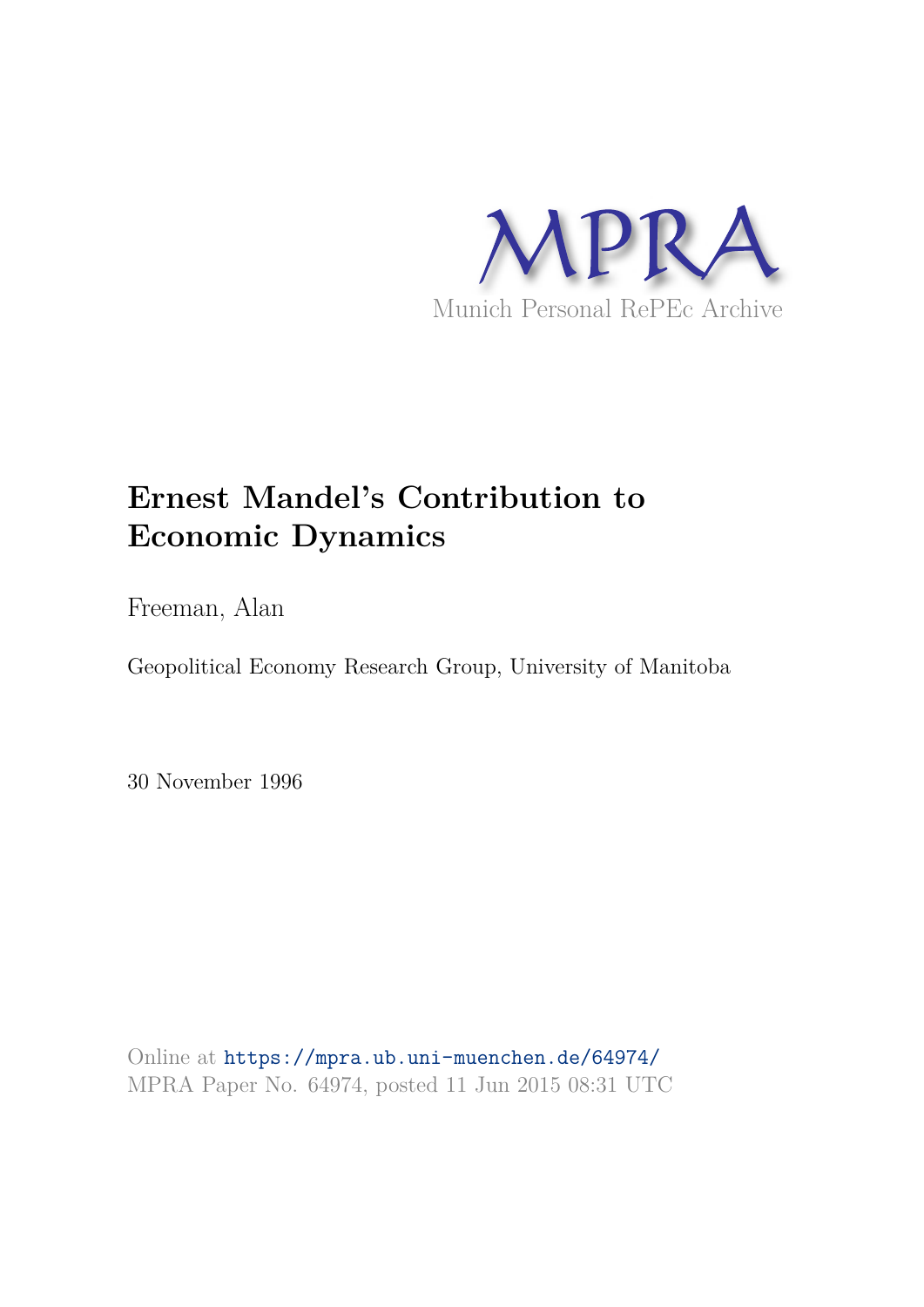## **Ernest Mandel's contribution to Economic Dynamics**

## **Alan Freeman November 30th, 1996**

#### **Abstract**

This paper was presented in Amsterdam at an international seminar on Ernest Mandel's legacy. It was not included in the published edited volume arising from that gathering because the editor sought the removal of references to Ernest's views on the processes at work in Russia and Eastern Europe, which I considered necessary for a balanced appreciation of Ernest's enormous contribution to political economy.

It appears to have resurfaced, somewhat shamefacedly, on the Mandel archive, and so after 19 years it has seen the light of day. However, the graphics associated with this version are inadequate, and a number of readers have requested the original. This is it.

**Keywords**: Value Theory, Economic Dynamics, Ernest Mandel

**JEL Classification**: B12, B14, B31. B51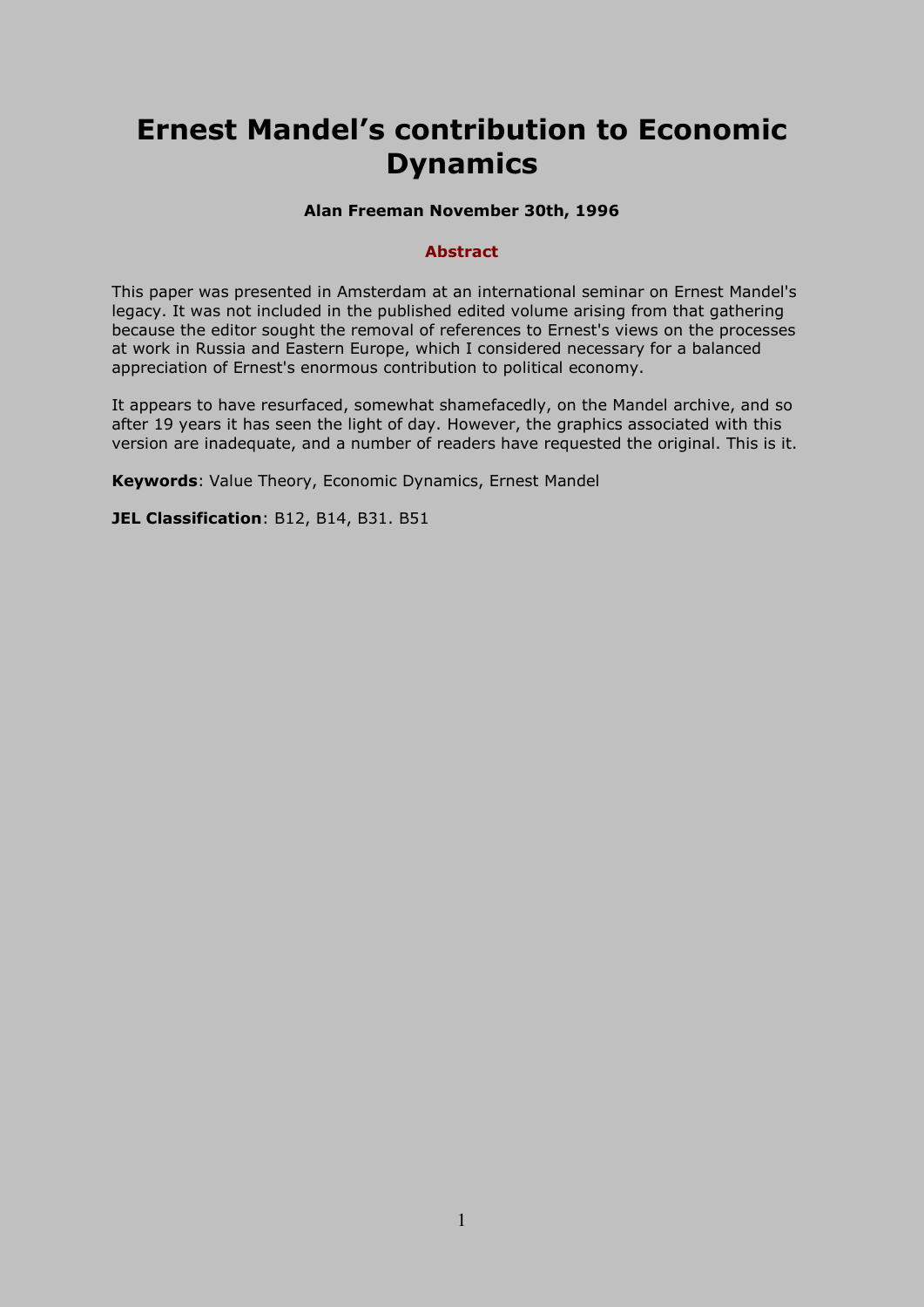## **Ernest Mandel's contribution to Economic Dynamics**

## **Alan Freeman November 30th, 1996**

### **Introduction**

I had the honour to attend the London meeting addressed by Black Panther Mohammed bin Wahad when released at the end of a nineteen-year jail sentence on framed FBI charges. Mohammed was asked for his views on Bobby Seale. 'To judge an individual's life', he said, 'you look at what they were in their time; not what they became when it was over. This is the only way to understand what they really were.'

Ernest Mandel's contribution to Marxist economic theory, made in the late sixties and early seventies, was in its time without equal. He rescued from oblivion the most central concept available to us today in explaining the dynamics of uneven development and crisis – Marx's concept of surplus profit. By analysing the dynamics of capitalism as a never-ending competitive struggle for surplus profits spanning the globe and the epoch, he re-asserted, against the stream of not only neoclassical but Marxist academic orthodoxy, the most fundamental characteristics of capitalist development, namely that it is inherently and by its nature unstable. Crisis, inequality, mass poverty, wars of annihilation, the barbarous oppression of the majority of people on the globe and the monstrous perversion which was and is fascism, are neither external disturbances, temporary interruptions nor accidents of history but the natural and logical expression of what the free market actually consists of.

In 1970 when the rest of economics was busy proclaiming the end of crisis, by applying this notion to the dynamics of world development he successfully predicted the end of the long postwar boom and the onset of a prolonged phase of world capitalist instability, a period still with us today. Combining meticulous empirical analysis with Kondratieff's controversial theory of 'Long Waves' of capitalist development, he demonstrated that the postwar boom was not, as almost universally supposed at the time, a new stage of history in which the state had mastered the market, but was on the contrary a repetition of a phenomenon observed at least twice in the past. This was a 'spring tide' of rapid accumulation in which technical advance combined with high rates of investment, high profitability and an expanding world market for an entire historical phase spanning several business cycles.

The peak of his contribution was not merely his understanding that this process had been observed before, but the empirical conclusion he drew from this, a conclusion whose accuracy outshone virtually all contemporary economic analyses; he understood that this phase of expansion was due to end. He carefully charted the relation between the postwar boom and the three previous 'Kondratieffs' – the industrial revolution itself, the post-1848 golden era, and the imperialist expansion of 1893-1913, and concluded that such long waves of expansion were not only a product of definite phases of capitalist development but by the same token limited, unleashing self-destructive processes which inevitably led to re-appearance of overproduction and realisation crises, a renewed decline in the profit rate, a slackening of investment and a following long wave of decline provoking a generalised crisis in all social relations.

In 1987 Ernest Mandel made a decisive mistake. This led him, and the leadership of the Fourth International, to which he dedicated his life, to support processes leading the international working class towards its greatest defeats since fascism. Writing in October 1989 he said: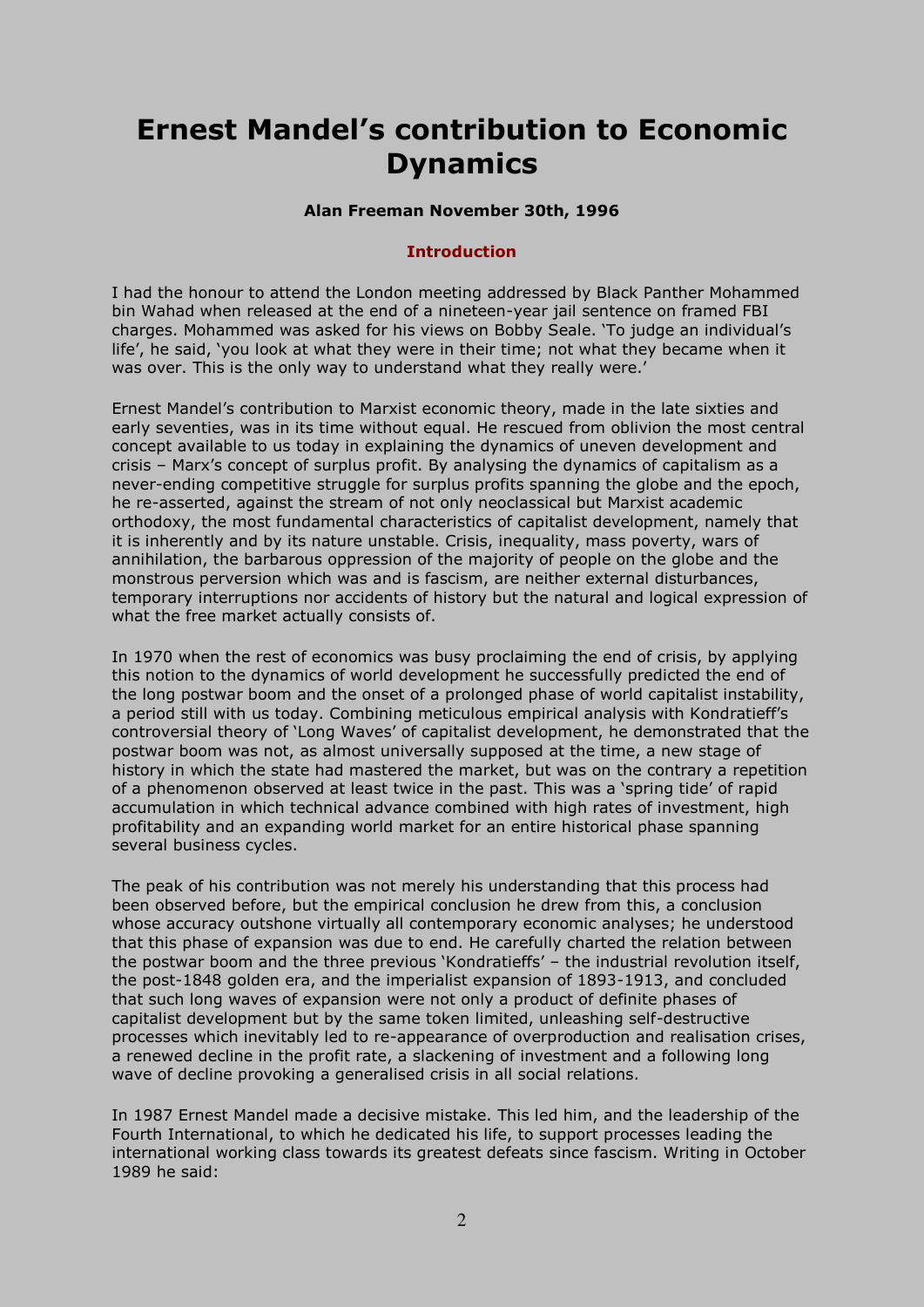'A realistic estimate of the social forces present in the USSR and in the bureaucratised workers' states, of the relationship of strength among them and of the dynamic of the principal socio-economic contradiction leads to a clear conclusion. The main question in the political struggles underway is not the restoration of capitalism. The main question is whether these struggles head in the direction of an anti-bureaucratic political revolution or of a partial or total elimination of the democratic freedom acquired by the masses under Glasnost. The main fight is not between pro-capitalist and anti-capitalist forces. It is between the bureaucracy and the toiling masses, that is, except in China and Vietnam, essentially the working class… but overall this convergence will be insufficient to impose any restoration of capitalism in the short or medium term' (International Viewpoint 13/10/89)

#### And in 1990

 $\overline{a}$ 

'What is happening in East Germany and Czechoslovakia is the beginning of a revolutionary movement which combines May 1968 and the Prague spring multiplied I would say by two or three times…So we have today the beginning of a political revolution in East Germany and Czechoslovakia, the two most proletarian countries of Easter Europe. I say the beginning because we are still at the beginning; there is no prospect of a rapid victory, but the revolution is developing under exceptionally favourable international conditions…So we have a set of exceptionally favourable circumstances: the two revolutions have the big asset of time to unfold…we should be clear on one thing: a short-term restoration of capitalism is completely impossible – even the capitalists do not want it.'(Socialist Outlook February 1990)

A revolutionary, like any other human, is allowed some mistakes by history. Decreeing a counter-revolution to be a revolution is not among them. The consequence of this judgement was that at the decisive moment in history, for which Trotsky founded the Fourth International, when the cumulative impact of the Stalinist policy of Socialism in One Country finally opened the door to the most concentrated imperialist onslaught of the century on the gains of 1917, with all its attendant consequences for humanity, the Fourth International was on the wrong side.

The consequences are not confined to Eastern Europe. Every major progressive step forward this century for freedom from imperialism has been inseparably connected to the fate of the Russian Revolution. Each is one by one called into question in Imperialism's relentless search for a way out of its crisis: the welfare state, colonial liberation, civil rights, the defeat of fascism. The course of events confirms the historical accuracy of Trotsky's pre-war judgment:

the crimes of the Kremlin oligarchy do not strike off the agenda the question of the existence of the USSR. Its defeat…would signify not merely the overthrow of the totalitarian bureaucracy but the liquidation of the new forms of property, the collapse of the first experiment in planned economy, and the transformation of the entire country into a colony; that is, the handing over to imperialism of colossal natural resources which would give it a respite until the third world war.<sup>1</sup>

<sup>1</sup> Trotsky, 'Imperialist War and World Revolution', in *Documents of the Fourth International*, Pathfinder Press New York 1972, p325.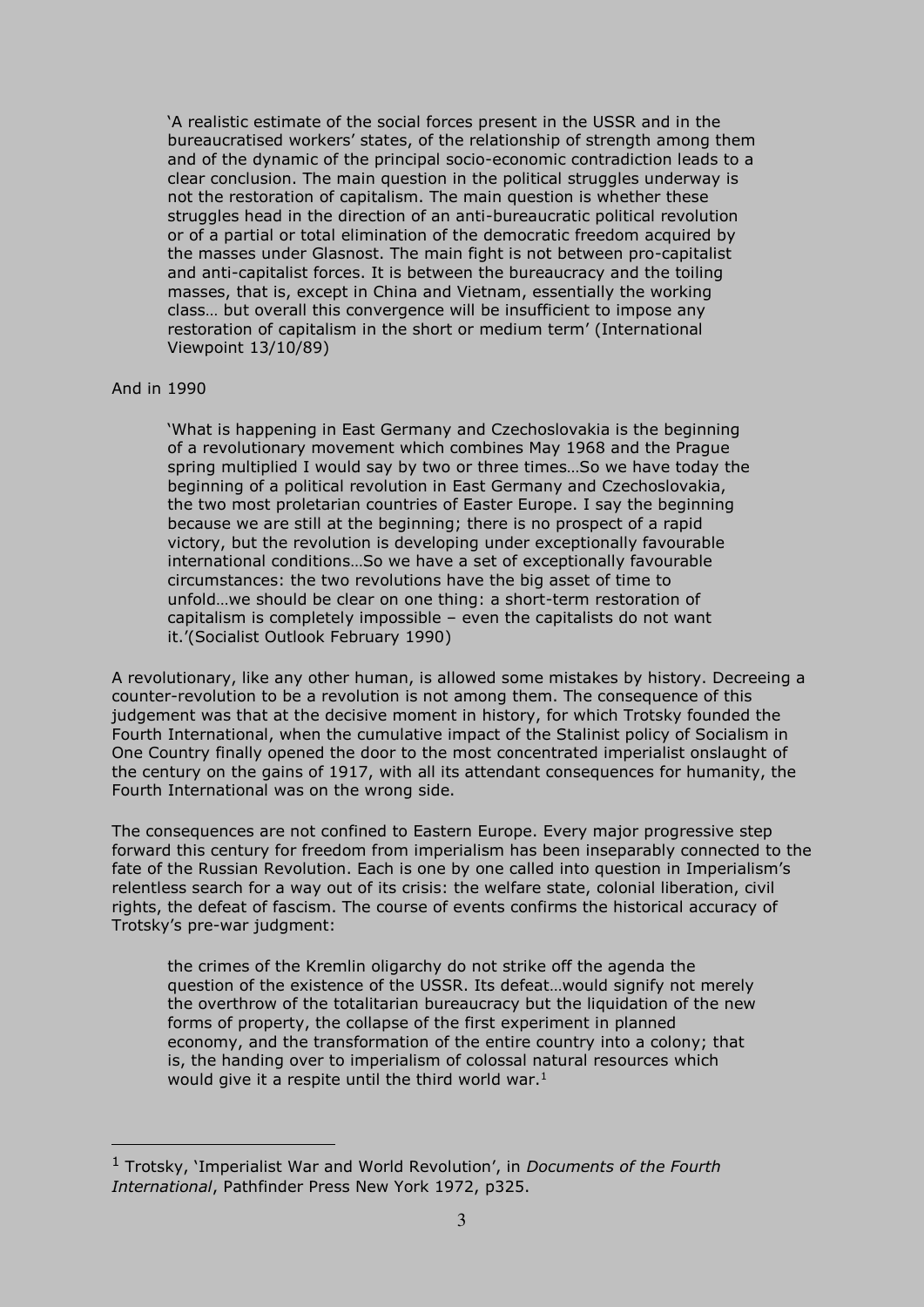As wars of intervention, mass starvation, scientific racism, Victorian social conditions and Elizabethan bigotry march back one by one from the dustbin of history to the corridors of the commonplace, the significance and necessity of the original purpose for which Trotsky formed the Fourth International – the defence, on behalf of the whole of humanity, of all the gains of 1917 – is becoming starkly clear.

History is a harsh judge. As the consequences of the present imperialist onslaught unfold, and the extent of the stakes in the battle for the gains of October become clear, it is more than possible that future generations will remember only that Ernest Mandel's organisation was on the wrong side when the chips were down. Kautsky's work is today known only to the archivist despite his outstanding contribution to theory; if on similar grounds Ernest Mandel's contribution to Marxist economic theory is lost to new generations, then these generations will be all the weaker, and all the less equipped for the battles to come.

An complete evaluation of Ernest Mandel's contribution to theory will have to reconcile these two aspects of his life and works; to explain and to judge how the man who almost singlehanded rescued Marx's dynamic value theory, arrived at an evaluation that led the Fourth International, to which he courageously and unstintingly dedicated his life, to betray the purpose for which it was founded. This is the only correct and honest road to understand what his existence has meant for humanity.

The purpose of this article is twofold. The first is to suggest how we might identify and perpetuate the genuinely scientific elements which Mandel gave Marxist economic theory and begin their critical incorporation into the body of value theory. My second purpose is to provide at least some insight, as Mohammed suggests, of the man in his time.

### **The relation of theory to practice**

The opening chapter of *Late Capitalism*, with which most of this article is concerned, is dedicated to the relation between theory and practice. It confronts a different problem from us; as a scientist Mandel asks 'what practice is the best for the creation of correct theory?' Here, where we study a body of already existing theory, we appear to face a different question, namely 'to what practice does a given body of theory lead?'

However, this is not yet the right question. No body of theory leads automatically to any body of practice. It is a common tradition, originating with Stalinism but enthusiastically practiced by many who oppose it, to suppose the reason for every political error lies in the theory which inspired it. Conversely, anyone holding a wrong theory cannot but betray the working class. This is profoundly idealist, ignoring the basic materialist point that Being determines Consciousness. In its extreme form, it leads to the right-wing practice of denouncing all movements of liberation because they 'do not understand the class basis' of social struggles.

On such a basis no-one can stand knee-high before such giants as Malcolm X, let alone grasp how Castro or Ho Chi Minh led revolutions. In the first place regardless of the theory they subscribed to, their contribution to practical history is what determines their class position. But further their contribution to theory itself does not consist in the rounded totality of what they wrote but in those often isolated ideas which informed what they did at the decisive moments. When Malcolm X concluded that the destiny of Black Americans was inextricably bound to the liberation struggle of the rest of the world; when Fidel Castro concluded that the freedom of the Cuban people was impossible without the expropriation of US capital, or when Ho Chi Minh concluded from the thwarting of the Geneva Peace Accord that only the military defeat of US imperialism could guarantee the sovereignty of the Vietnamese people over their own country, they blazed in the book of 'theory' pages for which they are justly remembered, however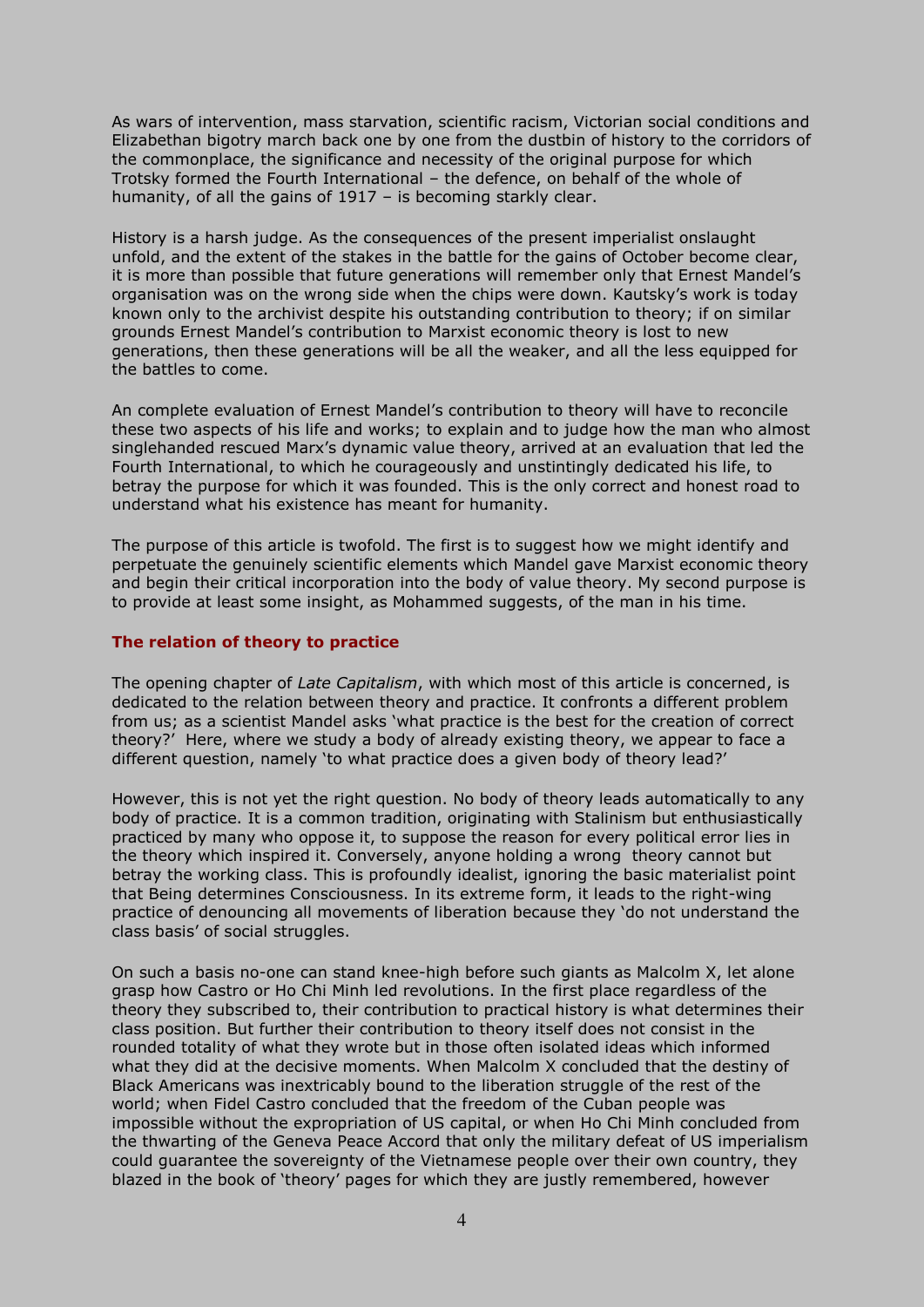voluminous or formally inadequate the written background to these decisions and whatever the path which led to them.

It would be fruitless and misleading to seek in Mandel's economic theory the *causes* of his political choices, though the weaknesses which made them *possible* can be discerned. But Mandel's actual choices were caused, like those of any other person on the planet, by the complex combination of material circumstances, theoretical understanding, and individual Will which lead anyone to a definite stand at a definite time in the face of definite circumstances. They were in the last analysis a product of history.

The correct mode of enquiry into a body of theory is that opposite line initiated by Marx himself, which is to seek to understand theory as the expression of, and response to, the material circumstances of the thinker and the world s/he lives in. What led Ernest Mandel to produce the theories that he did?

But here, too, there is no unilateral connection. Gramsci described the alliance between workers and intellectuals as a fusion between those who think because they suffer and those who suffer because they think. The hallmark of a revolutionary thinker, the true incarnation of Marx and Engels's concept of a free person, is that s/he transcends historical circumstances by understanding their origin and determinants, deducing what is subjectively necessary from what is objectively possible. If class situation was the only determinant of class position then every worker would be a socialist and every student a traitor.

A history of theory does not trace an unbroken line between birth, upbringing and employment on the one hand, and theoretical output on the other. It identifies the questions which history called on people to think about, and then studies how and whether their thoughts answered the questions. This is the approach we intend to take.

#### **The theoretical heritage of political economy in the New World Order of 1945**

When the war ended shortly after Mandel joined the Fourth International, its circumstances were these: following almost two decades of barbarism, the cadre to which the October revolution gave birth were scattered, decimated, isolated from each other and cut off, above all, from the country whose workers caused them to exist.

Had the years following this war produced economic and political instability of the scale and scope of the 1920s, even such a cadre could rapidly have expanded to form the nucleus or at least the catalyst for the formation of a new working class leadership. But, in contrast to the First, the outcome of the Second World War was an unparalleled restabilisation of the world capitalist market in *combination* with an extension of the territory wrenched from this same world market by the soviet state and by the autonomous revolutionary processes in South East Asia and Yugoslavia.

It ran counter to experience and common sense that a debilitating imperialist war, followed by an apparently devastating territorial loss for capitalism, could lead to its restabilisation. A further unexpected outcome was the perpetuation of the soviet state in economically strengthened form for an entire phase of history. Its final crisis, no less catastrophic than Trotsky envisioned, was delayed. Trotsky himself had envisaged this as possible though unlikely, and the 'restabilisation' of capitalism was hotly debated in Soviet circles throughout the twenties and thirties. But the prospect that both *together*  could follow a devastating imperialist war was present in Marxist thinking as little more than a remote possibility. When capitalism not only re-established a world market within a matter of years but launched a prolonged period of expansion, it presented Marxist theory with the most outstanding challenge it had faced since Marx's death.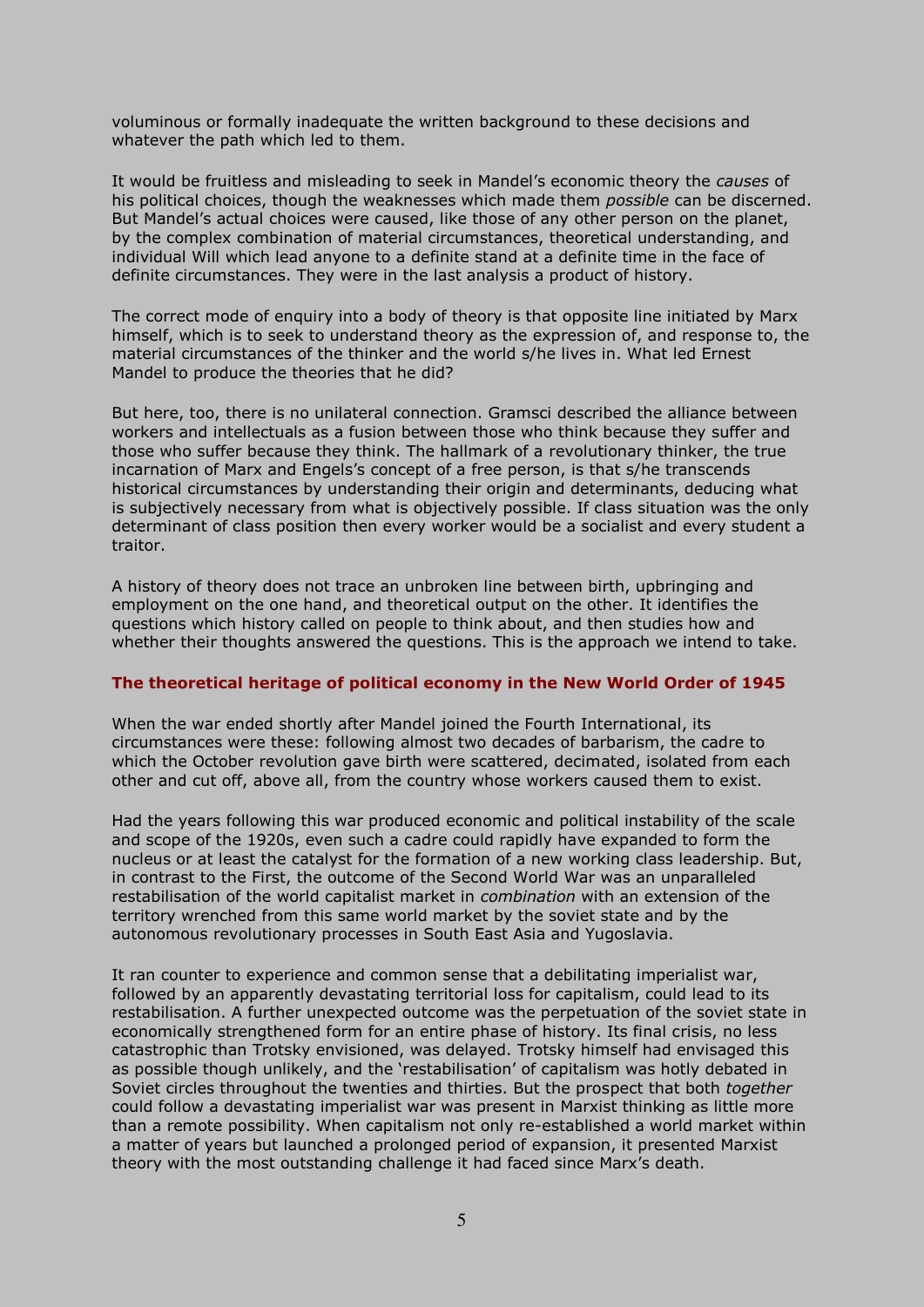This combination created the most unpropitious circumstances imaginable for the growth of free socialist theory. In the past, fragmentation and isolation had marked the whole period of Marx's work on political economy; but there was at that time no theoretically coherent rival to the movement he and Engels so patiently forged during these difficult decades. True, as the economic and political crisis of the 1870s slowly matured, they had to contend both with the old petty-bourgeois utopian socialism in the shape of Proudhonism and Bakuninism, and with the rising 'state socialist' Bismarkian current represented by Lassalle in Germany and his counterparts such as Hyndman in England. But such disparate, eclectic and confused currents could not leave a mark on theory comparable with the impact of an entire state apparatus claiming the authority of the first successful socialist revolution on the planet.

Academic economics, both neoclassical and Marxist, fell back on a notion that has become the distinctive hallmark of orthodoxy; the idea that the essence of the capitalist market is a state of *equilibrium*. This concept which we will develop later, is a codeword for a fundamentally apologetic idea. Its core is the notion now known as Say's Law<sup>2</sup> – that in a private market economy with no conscious direction, the production of every good automatically and necessarily creates the demand for that good. A general crisis of overproduction is on this assumption not merely unlikely but theoretically impossible. Equilibrium theory presupposes that, even if a temporary disproportion can take place so that, for example, society produces too much butter and not enough bread, the price mechanism will rapidly act to restore the correct proportions, since the price of bread will fall, discouraging its production by driving capital out of the sphere of bread production, simultaneously encouraging butter production by despatching capital to increase the production of high-priced butter.

Certainly if as a general law, capitalists produced more of the goods they couldn't sell, and less of what they could sell, they would not survive long as capitalists and the market as an institution would be in serious trouble. But from this there is no more reason to conclude that supply successfully and exactly equates to demand than to deduce health from the risk of disease or peace from the horror of war. We can only conclude that there are social forces that act so as to decrease the disparity. But other forces acting to increase this disparity may at any given moment prove more powerful.

In particular this is the case for means of production – investment goods. Marx and Keynes alike both recognised that in a market economy, investment in capital goods in general (in the UK at least 45% of all effective demand)<sup>3</sup> is not directly determined by

<sup>&</sup>lt;sup>2</sup> It would more accurately be labelled Mill's Law, John Stuart Mill being (in the context of the second Kontradieff) the only economist stupid enough to proclaim it as a formal theory: 'What constitutes the means of payment for commodities is simply commodities. Each person's means of paying for the productions of other people consist of those which he himself possesses. All sellers are inevitably, and by the meaning of the word, buyers. Could we suddenly double the productive powers of the country, we should double the supply of commodities in every market; but we should, by the same stroke, double the purchasing power. Everybody would bring a double demand as well as supply; everybody would be able to buy twice as much, because everyone would have twice as much to offer in exchange.' (Mill book III Chap XIV Section 2, cited in Keynes 1973:18) 3 The input-output figres for 1993 in the UK, in the *1995 UK National Accounts*, give total output of the UK including VAT as £1,956 bn and intermediate inputs as £1,374 bn. These intermediate inputs (roughly, Marx's constant capital) constitute 70% of all effective demand. The Keynesian 'National Income' records only the difference between the two, about £580bn, this being roughly Marx's V+S. But these intermediate inputs include magnitudes like the cost of the banking system (£246bn) which is not part of constant capital but an unproductive expenditure out of profits. Our figure of 45% is the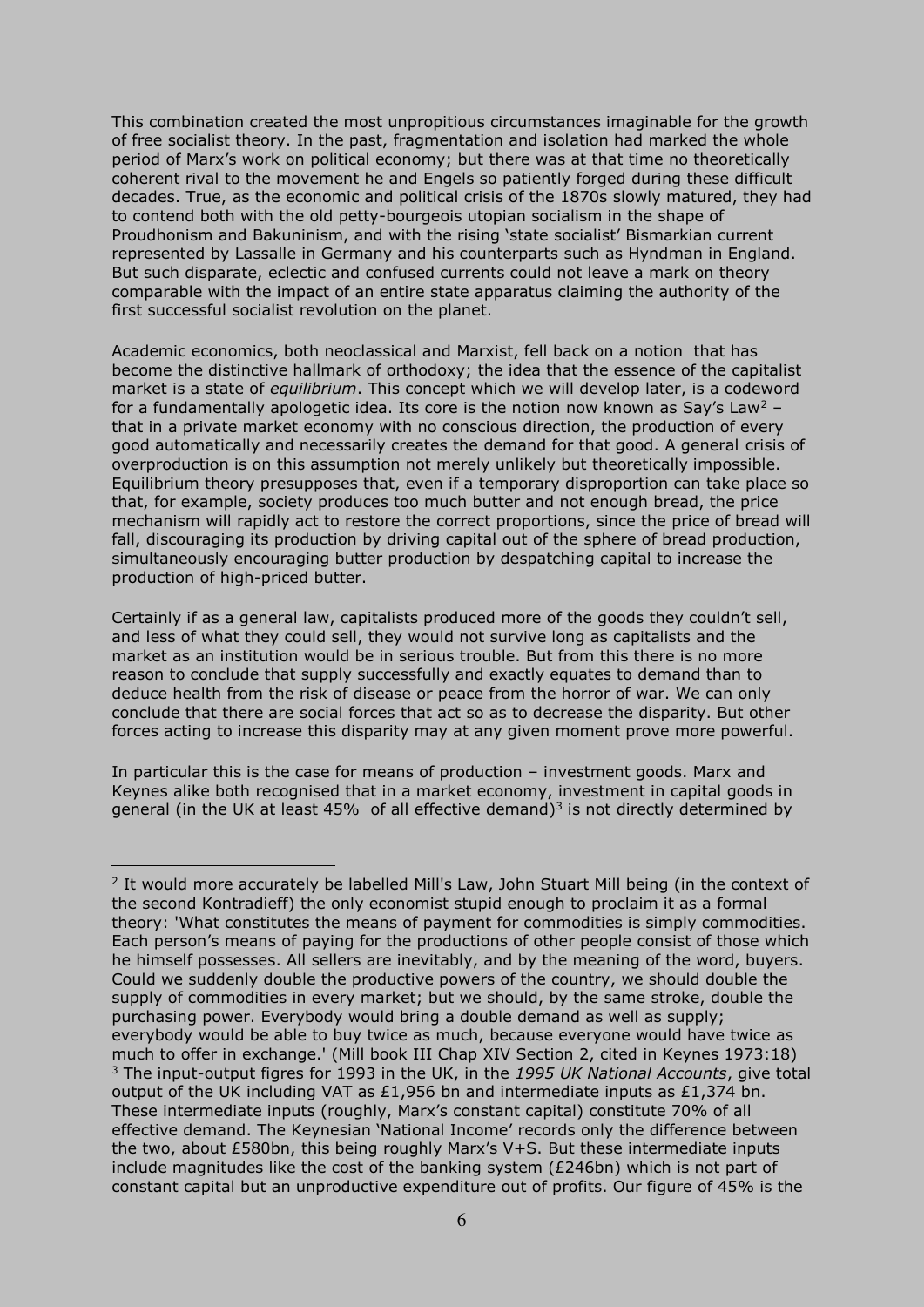the need for the outputs from these goods – which is not in any case known at the time they are bought – but by profit rates on new investments. It is characteristic of the market in general, and the boom-slump cycle in particular, that at definite points in time, past investment gives rise to current production which finds no matching demand<sup>4</sup>, and when this coincides with a general decline in profitability, the resultant slackening of demand for both investment and consumer goods gives rise to a general overproduction of all goods simultaneously; a phenomenon which, according to Say's Law, simply cannot happen. But it does.

The idea that the price mechanism acts *as if* to restore production to a level matching social demand is not exceptionable. The question is whether it succeeds. The decisive error in the concept of equilibrium is that in the process of adjusting to the imbalance between supply and demand, the original conditions change. If the nature and extent of this change is large in comparison to the adjustment, equilibrium can never be reached. In technical terms, the process of adjustment is path-dependent.

Above all, it is decisive in understanding the actual movement of capital to grasp that it is the differences between profit rates, not their equalisation, that provides the clue to the actual motion of the system. The secret of the market is the pursuit of the highest possible profit rate, which is of necessity and obviously a rate distinct from the average. The incessant divergence of profit rates one from the other, not their incessant equalisation to each other, is the driving force of capital.

This is in fact, as Mandel understood, the effect of technical change under capitalism. As fast as a new technique spreads to become the norm, a still newer technique elsewhere is introduced and the ideal equilibrium is simply never reached. Mandel opens chapter 3 of *Late Capitalism* with the following point from Marx:

The surplus-profit which some individual capital … realises in a particular sphere of production… is, aside from fortuitous deviations, due to a reduction in cost-price, in production costs. This reduction arises either from the fact that capital is used in greater than average quantities, so that the *faux frais* of production are reduced, while the general causes increasing the productiveness of labour (co-operation, division of labour) can become effective to a higher degree, with more intensity, because their field of activity has become larger; or it may arise from the fact that, aside from the amount of functioning capital, better methods of labour, new inventions, improved machinery, chemical manufacturing secrets, etc., in short, new and improved, better than average means of production and methods of production are used.' (CIII:644)

and goes on to argue

 $\overline{a}$ 

But is it not true to say that this double process, involving the expansion of the *mass* of capital and the reduction of the cost-price of commodities through improved machinery and a higher organic composition of capita, contains the whole meaning and purpose of capital accumulation under the pressure of competition? Are we not justified, therefore, in describing this

most pessimistic, taking constant capital as only the output of the production, construction and transport industries. Which was £842 bn

<sup>&</sup>lt;sup>4</sup> As we write, the price of 16Mb RAM chips has fallen on the world market by 75% in six months due to the combination of large new South-East Asian factories coming on stream, and a lower than expected take-up of memory-hungry products like Windows 95. Since these new factories are still profitable, we have to conclude that the surplus profit on RAM production last year was in excess of 75% of their costs.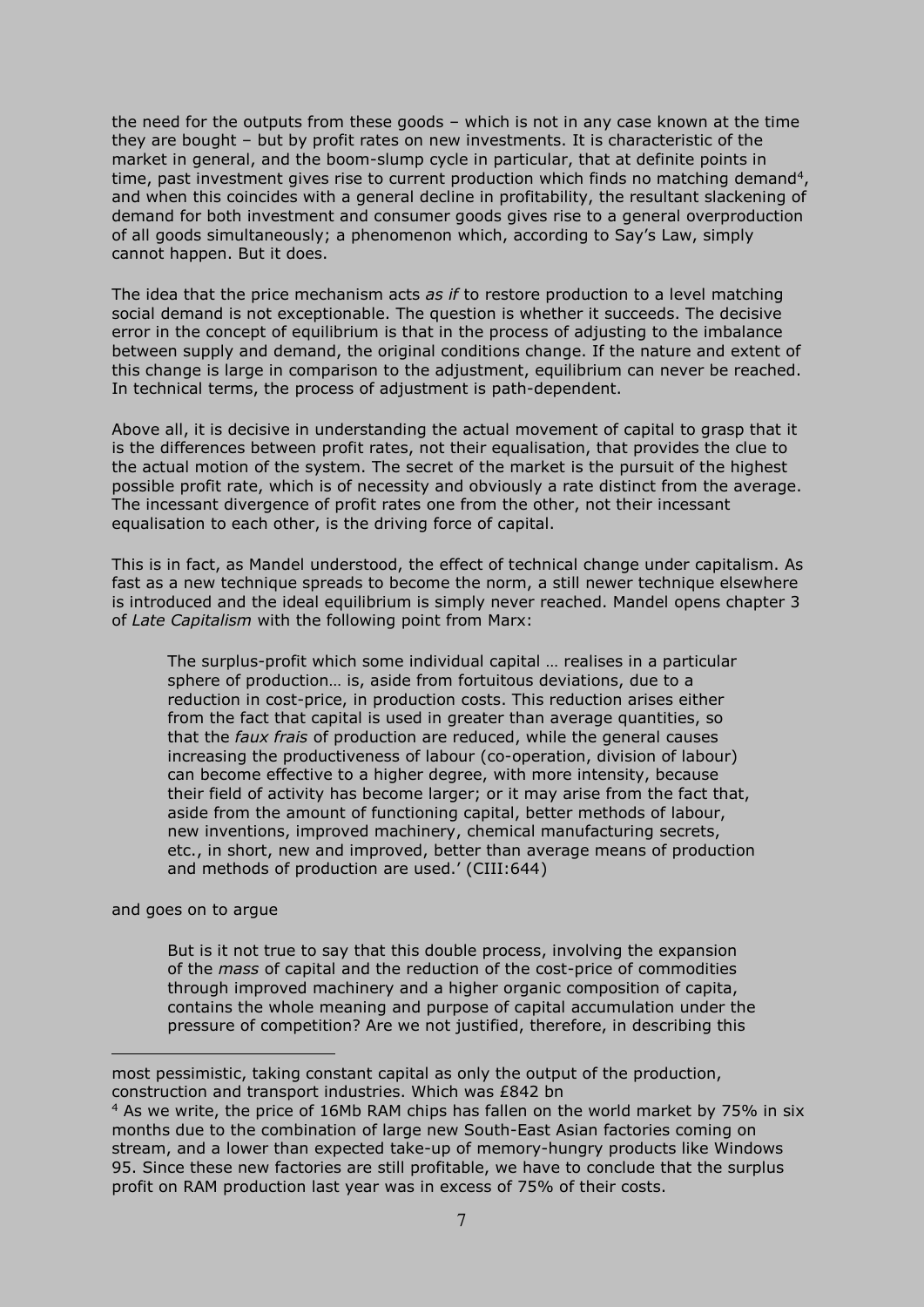process as dominated by the indefatigable search for surplus-profits? (1976:77)

In Marx's thinking permanent technological revolution itself begets a never-ending disparity between profit rates on different capitals in which the tendency for supply to equate with demand is visible only as a long-term average if at all. From his earliest days he held that it was *only* through the continuous divergence of price from the 'natural proportions' which might equate supply to demand that the capitalist system could even exist, as we show later in this section. It is not even appropriate to pin the label 'disequilibrium' on Marx's approach; this already presumes a notion of equilibrium from which the economy departs, just as the idea of 'imperfect competition' presumes that there is such a thing as perfect competition in the first place.

Orthodox economics, however, claims not only that there are tendencies which match supply to demand but that these tendencies actually succeed. To be precise, they claim that the assumption of a correspondence between actual prices and the theoretical equilibrium is an adequate starting point for theorising the underlying reality. Equilibrium – a perfectly harmonious market – becomes the *theoretical presupposition* of all economics, the fount of its concepts and procedures<sup>5</sup> Even when the more practical economists recognise that this presupposition is empirically false, they still use the concepts deduced from it as the basis of their reasoning, arguing that it is merely a 'first approximation' or 'model'. In this way all those phenomena which only appear under disequilibrium conditions and may properly be theorised only using equilibrium-free concepts – unequal profit rates, the coexistence of many techniques in the same sector, cyclic crisis – become not merely unusual but literally unthinkable.

The postwar stabilisation appeared as the perfect proof of the adequacy of this concept of economics, a concept which Keynes himself had sought to challenge. At last, the profession felt with an almost audible sigh of relief, the absurd apologetic projections of the last twenty years seemed to find confirmation in observed reality.

As we have seen Mandel's response was to unlock, in Marx's writings, the vital theoretical instrument which was the notion of *surplus profit*. This concept was to become the cornerstone of *Late Capitalism* and most of his subsequent work in the sphere of economic theory. '[T]he problem of imperialism', he opens in chapter 3 of *Late Capitalism*,

must be construed historically as a qualitative change in the structure of the world capitalist economy. We are thus dealing with the reproduction on a world-wide scale of one of the basic problems in Marx's analysis of capital, namely the relationship between uneven development and competition, which tends to suppress uneven development and yet is

<sup>5</sup> A circumstance which has got worse. "The theoretical constructs introduced to economics over a century ago continue to pervade discussion of policy. They provide both a strong bias towards and an apparently strong rationale for policies which move towards the creation of a free, competitive market. For example, the political and social agendas of Ronald Reagan and Margaret Thatcher were powerfully motivated by the logic of free-market economics. Or to be more precise, free-market economics was used to underpint the iedological preconceptions of these politicians…all these themes flow from the logic of the theory of competitive equilibrium…[D]isagreeements among economists attract considerable publicity. But almost all such disputes concern the behaviour of the economy at the aggregate, macro-level…It is the micro-level which is described by the equilibrium model of marginal economics, and which is fundamental to the world view of orthodox economics, regardless of any differences which they might have about how macro-economic policy should be conducted." Ormerod (1994:47)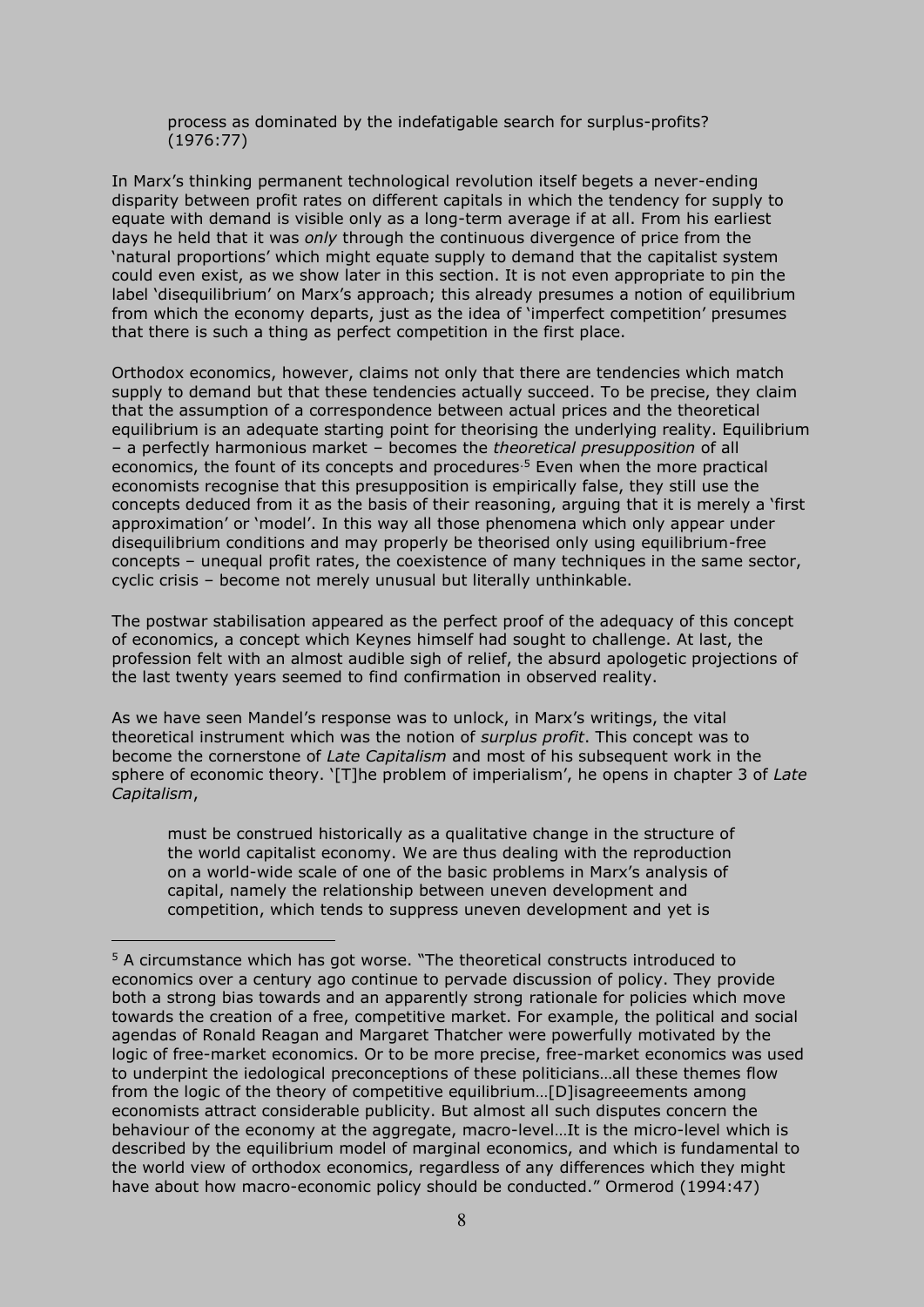obstructed by it. We will discuss therewith the problem of the equalisation of the rate of profit. Above all we will be concerned with the role which the quest for surplus-profits plays in the process of capital accumulation and capitalist growth.

We have already pointed out that the growth of the capitalist mode of production by its nature always leads to disequilibrium. We must also bear in mind that the problem of the extension of capital to new realms of production – whether technical or geographical – is ultimately determined by a difference in the level of profit, which means that there must be at the same time be a relative excess of capital, a relative immobility of capital and relative limits to equalisation of different rates of profit set by monopoly. It follows that the actual growth process of the capitalist mode of production is not accompanied by any *effective equalisation of the rates of profit*. (emphasis in original)

This radical analysis marked out Mandel's approach from almost the entire body of Marxist theory, particularly academic Marxist theory. Even now after a considerable and prolonged theoretical struggle, there is scant recognition or acceptance of even the possibility that Marxist value theory may conceive of a failure of the profit rate to equalise. Far less, then, was there any conception outside of the radically reduced circle of Mandel's immediate collaborators, that the actual motor force of capitalist development could be *ascribed* to this failure to equalise.

The terms of the Twentieth Century on the foundations of Value Theory were set by the early controversies between Marxism and its *fin-de-siècle* rivals, above all Marx's archopponent Eugen von Böhm-Bawerk. How could a theory which recognised labour-time as the measure of exchange-value explain that goods exchanged in proportions different from the labour-time embodied in them?

Ironically, Böhm-Bawerk himself never accepted the idea of general equilibrium, and the 'Austrian school' to which he belonged is today experiencing a revival in the face of a general crisis of equilibrium theory, as the theoretical standpoint of the libertarian right. But his objections to equilibrium did not prevent him from making its most decisive assumption –a single profit rate –the centre of his assault on Marx.

In the terms which Böhm-Bawerk and his successors posed it, Marxism stands or falls on whether it can explain the formation of an equal profit rate. Marx himself adduces the tendency towards an equal profit rate as evidence that exchange at value could not happen. This was seized on by Marx's critics, aided perhaps by Engels rather pugnacious presentation,<sup>6</sup> to remove from Marx's mouth the general point that goods do *not* exchange at their values, and place in its stead the vulgar and false assertion that they actually *do* exchange at their prices of production:

And here Marx arrives at the famous rock of offense in his theory, so hard to steer past that it has formed the most important point of dispute in the Marxian literature of the last ten years. His theory demands that capitals of equal amount, but dissimilar organic composition, should exhibit different profits. The real world, however, most plainly shows that it is governed by the law that capitals of equal amount, without regard to possible differences of organic composition, yield equal profits…To speak plainly his solution is obtained at the cost of the assumption from which

<sup>&</sup>lt;sup>6</sup> Two articles which indicate the less than fortunate role of Engels in setting the terms of the debate are Howard and King (1987) and Arthur, C.J (1996)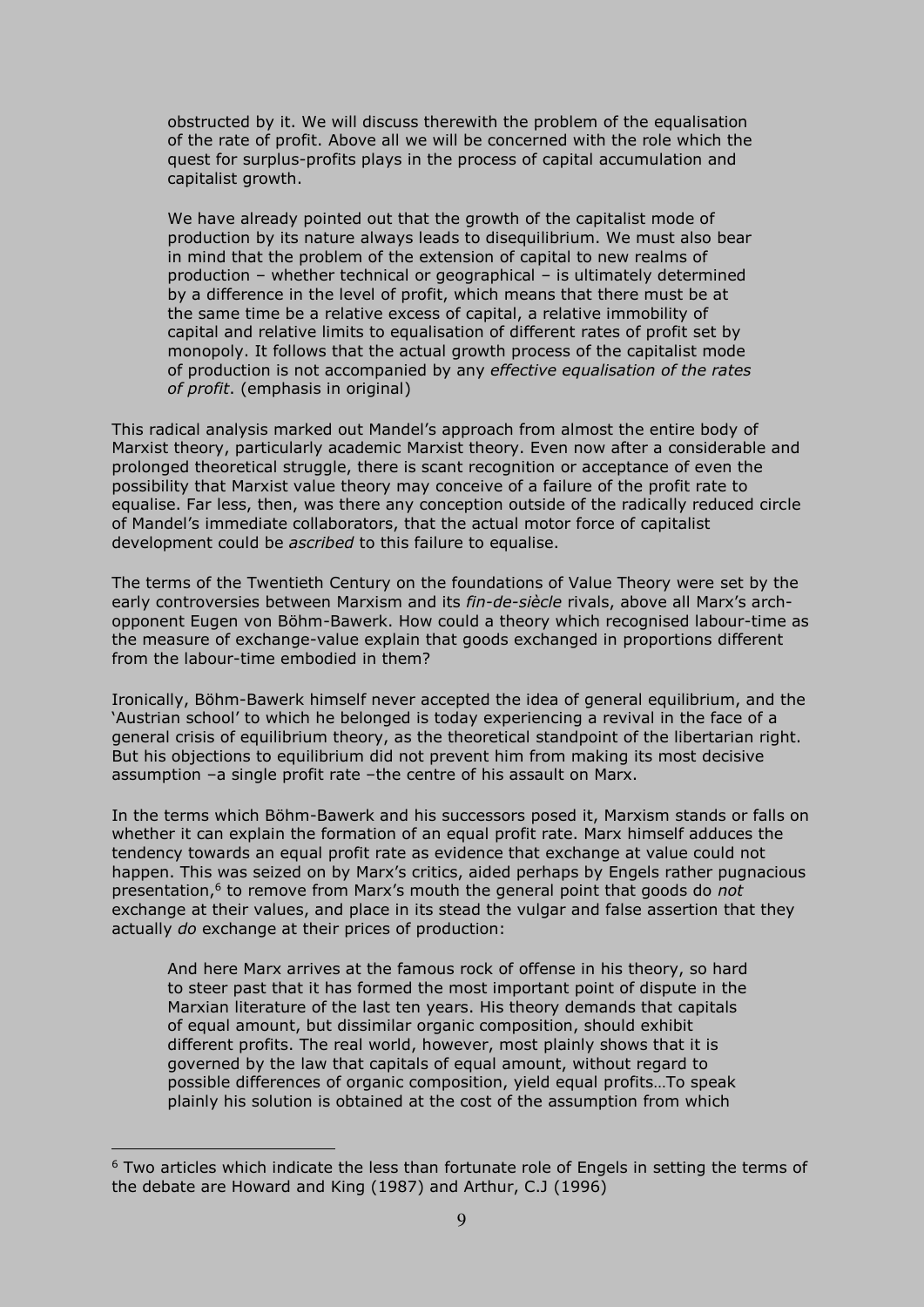Marx has hitherto started, *that commodities exchange according to their values* (Böhm-Bawerk 1984:20)

This passage aptly demonstrates the subtle transition inflicted on Marx by his critics. In the first place Marx *nowhere* argues that goods actually exchange at their values, even in Volume I of *Capital*. Marx's famed abstraction from price-value divergences (not at all an assumption that these differences do not exist) does not enter in Volume I until the end of Chapter 5, well after he establishes the categories of value, price and money, none of which depend on this abstraction. In this decisive chapter Marx sets out to show that surplus value cannot arise anywhere in circulation, and in general can result only from the sale and purchase of the commodity labour-power. This being the case, for the rest of the volume he investigates not *value* but *surplus-value* on the assumption of sale at values – demonstrating that even on the assumptions of the classical economics of the day, namely sale at values, capital necessarily produces exploitation.

In the second place he never argued what Böhm-Bawerk then says: 'The real world, however, most plainly shows that it is governed by the law that capitals of equal amount, without regard to possible differences of organic composition, yield equal profits.' The first position – that price cannot equal value – is Marx's. The second – that price must yield equal profits on all capitals – is Böhm-Bawerk's, the first scientific and the second purely vulgar.

If all profit rates are equal, Marx's analysis of the movement of capital and the effect of technical change is theorised out of existence before the study even begins. Yet vulgar economics is driven towards this conclusion by the idea that *capital is a commodity* and that, therefore, like all commodities it must have a 'single price' – this single price being an actually equalised profit rate. The fact that even formal critics of equilibrium such as the Austrian school nevertheless made this equilibrium rule the centre of their economics, indicates on the one hand how pervasive are the theoretical concepts of equilibrium and on the other shows that they are in the last analysis vulgar – a reflection of the fetishized view of capital as it 'appears' to the businessman.

In the history of economic thought Marx's theory may usefully be viewed as the most radically opposed of all economic theory to the notion of equilibrium. It is a general theory in which the systematic divergence of prices from all 'natural proportions' including both values and prices of production, and thereby excluding any actual equalisation of supply to demand, is so fundamental<sup>7</sup> that I ask the reader to forgive me for noting in one place just how consistently he stuck to this view. My thanks are due to Julian Wells for my first citation dating from Marx's earliest years.

Both on the question of relations of money to the value of metal and in his demonstration that the cost of production is the sole factor in the determination of value Mill succumbs to the error, made by the whole Ricardo school, of defining an *abstract law* without mentioning the fluctuations or the continual suspension through which it comes into being. If e.g. it is an *invariable* law that in the last analysis – or rather in the sporadic (accidental) coincidence of supply and demand – the cost of production determines price (value), then it is no less an *invariable law* that these relations do not obtain, i.e. that value and the cost of production do not stand in any necessary relation. Indeed, supply and demand only ever coincide momentarily thanks to a previous fluctuation in supply and demand, to the disparity between the cost of production and the exchange value. This is the *real* movement, then, and the abovementioned law is no more than an abstract, contingent as one-sided

<sup>&</sup>lt;sup>7</sup> and so widely misrepresented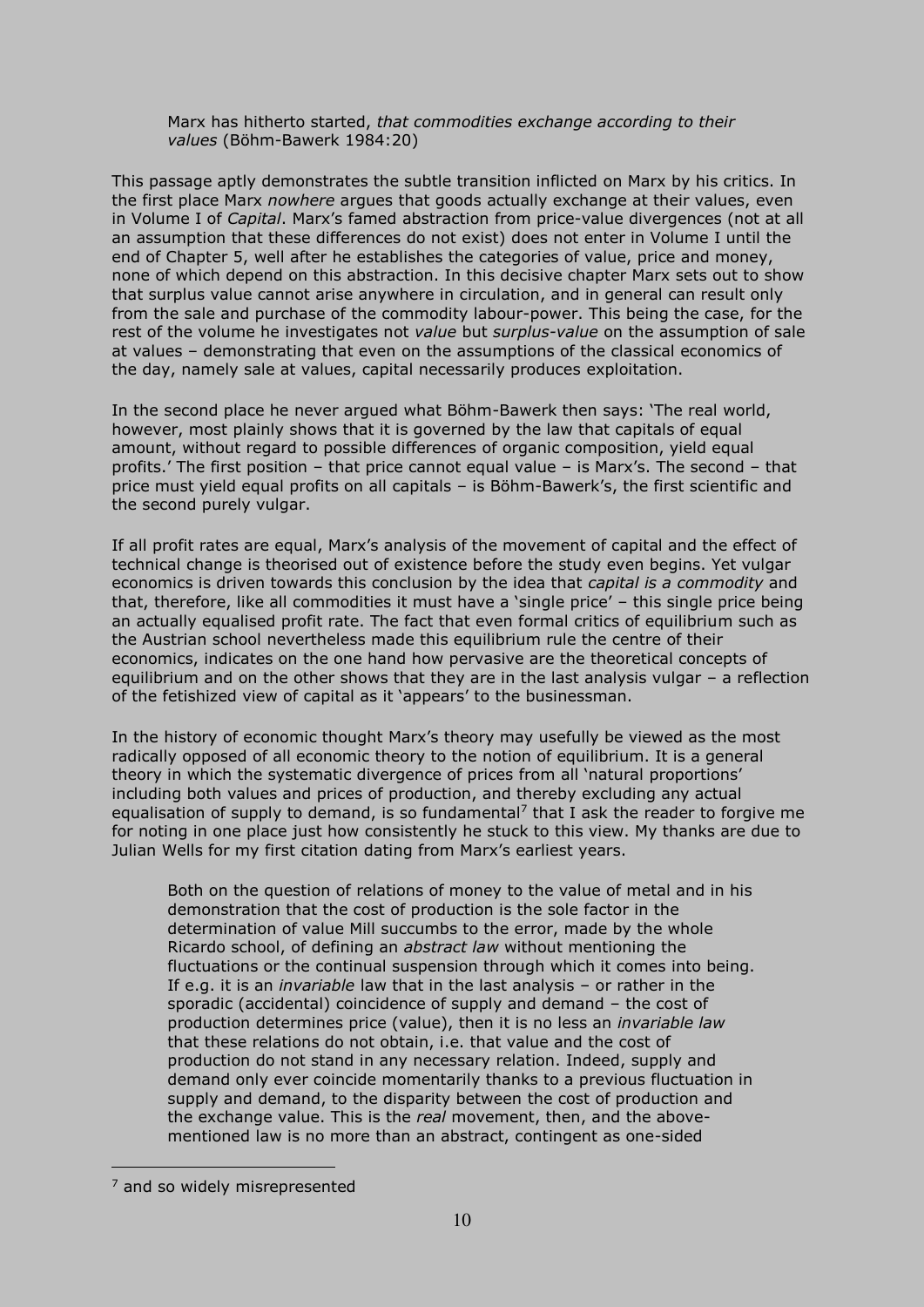movement in it. Yet recent economists dismiss it as accident, as inessential. Why? Because if the economists were to attempt to fix this movement in the sharp and precise terms to which they reduce the whole of economics this would produce the following basic formula: laws in economics are determined by their opposite, lawlessness. The true law of economics is chance, and we learned people arbitrarily seize on a few moments and establish them as laws (Marx 1844:260).

These notions are repeated at critical points throughout Marx's later development:

It is not the sale of a given product at the price of its cost of production that constitutes the "proportional relation" of supply to demand, or the proportional quota of this product relatively to the sum total of production, it is the variations in supply and demand that show the producer what amount of a given commodity he must produce in order to receive in exchange at least the cost of production. And as these variations are continually occurring, there is also a continual movement of withdrawal and application of capital in the different branches of industry...if M. Proudhon admits that the value of products is determined by labour time, he should equally admit that it is the fluctuating movement alone that makes labour the measure of value. *Poverty of Philosophy* (1932:52)

The coincidence of price and value presupposes the equality of demand and supply, exchange solely of equivalents (hence not of capital for labour) etc.; in short, formulated economically, it reveals at once that this demand is the negation of the entire foundation of the relations of production based on exchange value. G*rundrisse* p795

and were finally incorporated in *Capital* itself.

In actual fact, demand and supply never coincide, or, if they do so, it is only by chance and not to be taken into account for scientific purposes; it should be considered as not having happened. Why then does political economy assume that they do coincide? In order to treat the phenomena it deals with in their law-like form, the form that corresponds to their concept. *Capital* Volume III:291

As regards the equalisation of the profit rate Marx baldly states that

Between the spheres more or less approximating the average there is again a tendency towards equalisation, seeking the *ideal* average, i.e. an average that *does not really exist*. (CIII:173: my emphasis)

or as Mandel notes (1976:75n)

The industrial rates of profit in various spheres of production are themselves more or less uncertain; but in so far as they appear, it is not their uniformity but their differences which are perceptible. The general rate of profit, however, appears only as the lowest limit of profit, not as an empirical, directly visible form of the actual rate of profit (CIII:367)

The rate of profit, on the other hand, may vary even within the same sphere for commodities with the same price, depending on different conditions under which different capitals produce the same commodity, because the rate of profit of an individual capital is not determined by the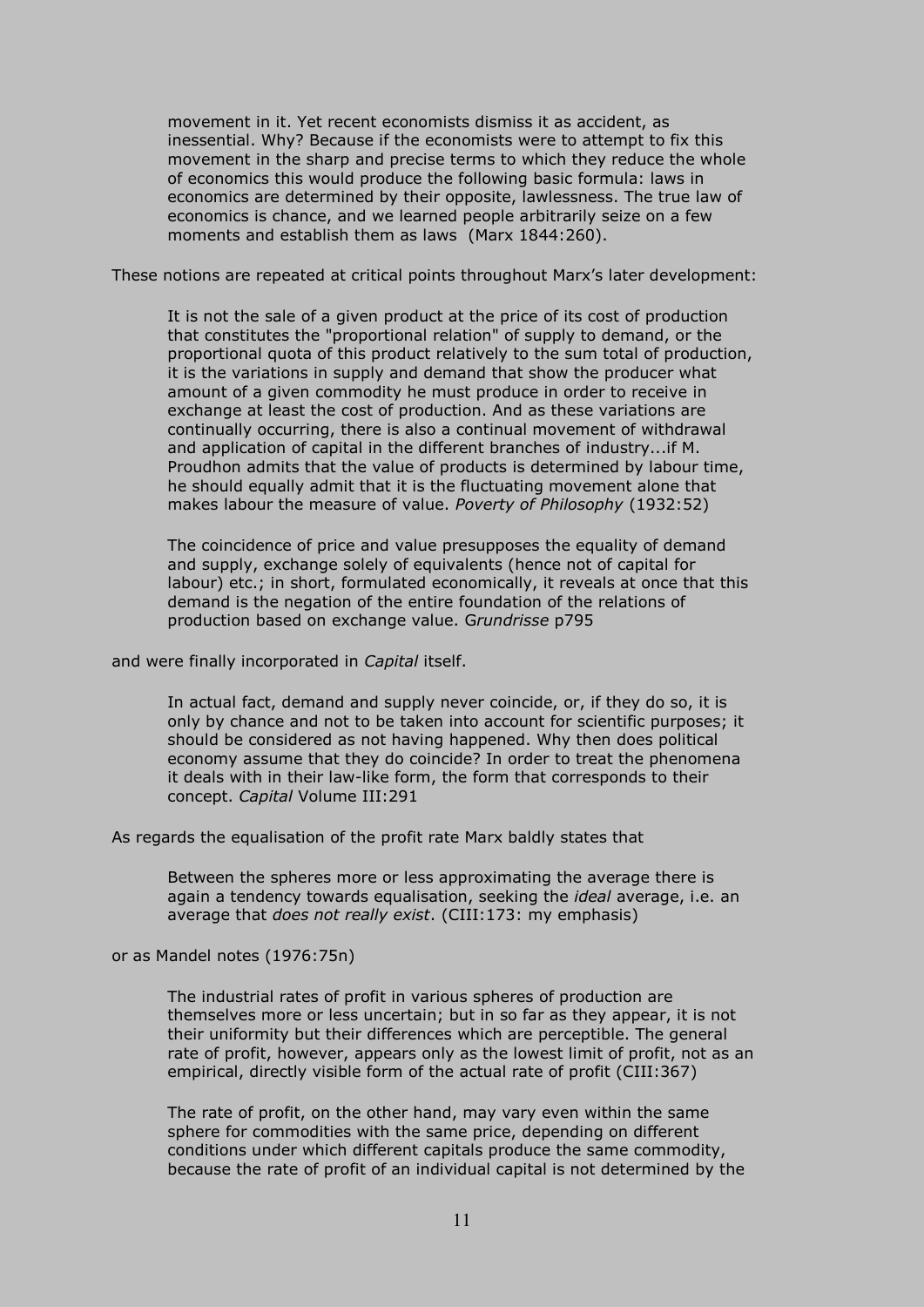market-price of a commodity but rather by the difference between market-price and cost-price. These different rates of profit can strike a balance – first within the same sphere and then between different spheres – only through continual fluctuation (CIII:644)

This is as remote as could possibly be from the view ascribed to him either by his critics such as Böhm-Bawerk or his little helpers Tugan Baranowsky and Bortkiewicz (see Sweezy 1984), who subsequently derived the equation systems which Marxist orthodoxy turned into the officially correct presentation. In this presentation Marx's 'solution' does not even exist without profit rate equalisation. Price of production emerges as the solution to a set of simultaneous equations derived from the assumption of simple reproduction combined with perfect profit rate equalisation. Questions of the equilibriumfree behaviour of capitalism cannot even be posed, let alone solved, in this presentation since the equation of supply and demand is presumed before it is investigated.

Yet Bortkiewicz's manner of posing the question was by the time Mandel wrote not merely hegemonic but universal, for reasons we will shortly study. The view endorsed by Marx's defenders and critics alike was that the actuality of profit rate equalisation, save for the special cases of monopoly and rent, was the cardinal point of his value analysis.

It was therefore an extremely bold and decisive stroke on Mandel's part to identify the opposite tendency, for individual profit rates to *diverge*, as the principal, most influential and above all most empirically true outcome of competition. In short, Mandel understood that whereas in orthodox economics 'equilibrium' is the presupposition of disequilibrium which is merely an accidental departure from an allegedly essential regularity, in Marx disequilibrium is the essential actual condition of the world in which 'equilibrium' appears merely as a never-realised ideal condition.<sup>8</sup>

We now move to consider what aspects of the world of 1945 drove him towards this radical break from 'Marxism' towards Marx.

## **The factual roots of Mandel's theoretical contribution**

 $\overline{a}$ 

A characteristic feature of any vulgar or apologetic theory is that it takes what it finds in the immediate present and portrays it as eternal. It is easy today to forget how the spellbinding expansion of the fifties and early sixties mesmerised the economists of the advanced world, left and right alike.

The centrepiece of the work of both Baran and Sweezy, for most of the English-speaking world the best-known representatives of the theory now known as state monopoly capitalism,<sup>9</sup> premise their enquiry on the concept of the 'law of rising surplus', and hold

<sup>&</sup>lt;sup>8</sup> Mandel's own formulations are partial and show the marks of the old theory. 'It is obvious, however, that the overall development of the capitalist mode of production *cannot* be subsumed under the notion of 'equilibrium'. It is rather a dialectical unity of periods of equilibrium and periods of disequilibrium, each of the two elements engendering its own negation. (1972:26) In Marx himself we find no 'periods of equilibrium' But Mandel's underlying point is clearly expressed thus: 'The theoretical efforts of Rudolf Hilferding, Rosa Luxemburg, Henryk Grossman, Nikolai Bukharin, Otto Bauer and many other were bound to fail because they attempted to *investigate the problems of the laws of development of capitalism, i.e. of ruptured equilibrium, with tools designed for the analysis of equilibrium* (1972:28, emphasis in original). 9 'In *State and Revolution* (1917) Lenin spoke of 'the epoch of the development of

monopoly capitalism into State monopoly capitalism', and it is now the accepted view in the Communist world that the advanced capitalist countries have long since passed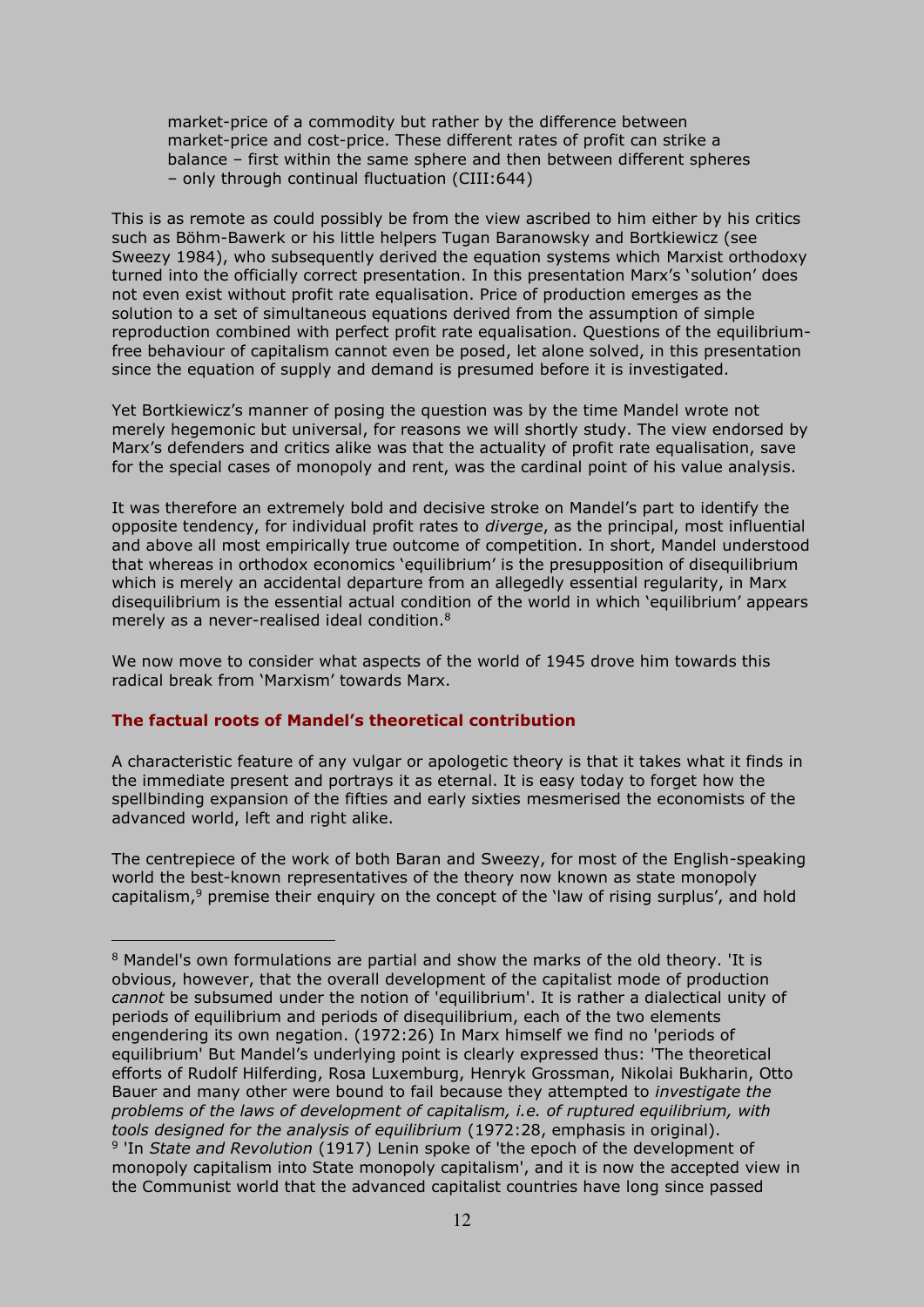forth against Schumpeter's theory of the 'perennial gale of creative destruction' which, they say,

has subsided into occasional mild breeze which is no more a threat to the big corporations than is their own corespective behaviour toward each other (Baran and Sweezy 1970:82)

They even hold out against such upstarts as Galbraith and Kaldor who dared suggest that the observed fall in profits of the late 1950s might be a necessary mechanism to maintain domestic demand and thus avoid a realisation crisis.

The first consequence of this, reduced to its essentials, is that the most dramatic criticism Baran (1955) can make of this surplus is that it could be bigger. At the heart of the dominant Marxist view of the fifties and sixties lay the notion that in some sense the full productive potential of capital was not being realised. This was formalised as a discrepancy between its technical potential and the actual realised benefits, limited by the restricted purchasing power of workers, wasteful consumption by the idle rich, unproductive activities, and the inefficiencies wrought by monopoly.10 The notion, explicit in Marx, that the capacity of capitalism to support human existence would be periodically brought into question by its very mode of functioning, vanished from the pages of Marxist literature.

This was a theoretical reflection of the line of peaceful coexistence whose premise was that the world had divided into two distinct and autonomous 'camps'. The triumph of the socialist camp could thus only be assured by the more *efficient* use of resources to create Baran's larger 'possible' surplus. This condemned the workers of the Soviet Union and the third world to impossible levels of sacrifice – not least since, on the world market, the labour of each imperialist worker counted, as a result of the price mechanism, for the labour of ten or twenty Soviet workers.

But there were two further problem from the standpoint of economic theory. Firstly the approach of Baran and Sweezy, shifting attention from the profit rate to the magnitude of profit and reformulating this magnitude as an ill-defined 'physical surplus' instead of surplus *labour*, quietly set aside the prospect of an endogenous process through which a decline in the profit rate provoked by a rise in the organic composition of capital, could provoke an internal crisis. A crisis of the classical type described by Marx, in which the profit rate itself played a decisive role in determining the course of capitalist accumulation seemed at the time so remote that it began to be theorised away, even by the Marxists. Only the problems of realisation and the rational use of resources remained to be addressed.

Second, placing monopoly at the centre of the stage, even pronouncing a new capitalist stage – state monopoly capitalism – ducked the question of whether the market itself was capable of sustaining indefinite growth. Paradoxically, it even lent support to the idea that a return to classical free competition would be an advance, though its

through this transitional stage and entered that of State monopoly capitalism'. (Baran and Sweezy 1979:75)

<sup>10</sup> "*Potential* economic surplus, i.e. the difference between the output that *could* be produced in a given natural and technological environment with the help of employable productive resources, and what might be regarded as essential consumption. Its realization presupposes a more or less drastic reorganization of the production and distrbution of social output, and implies far-reaching changes in the structure of society." Baran (1973:133)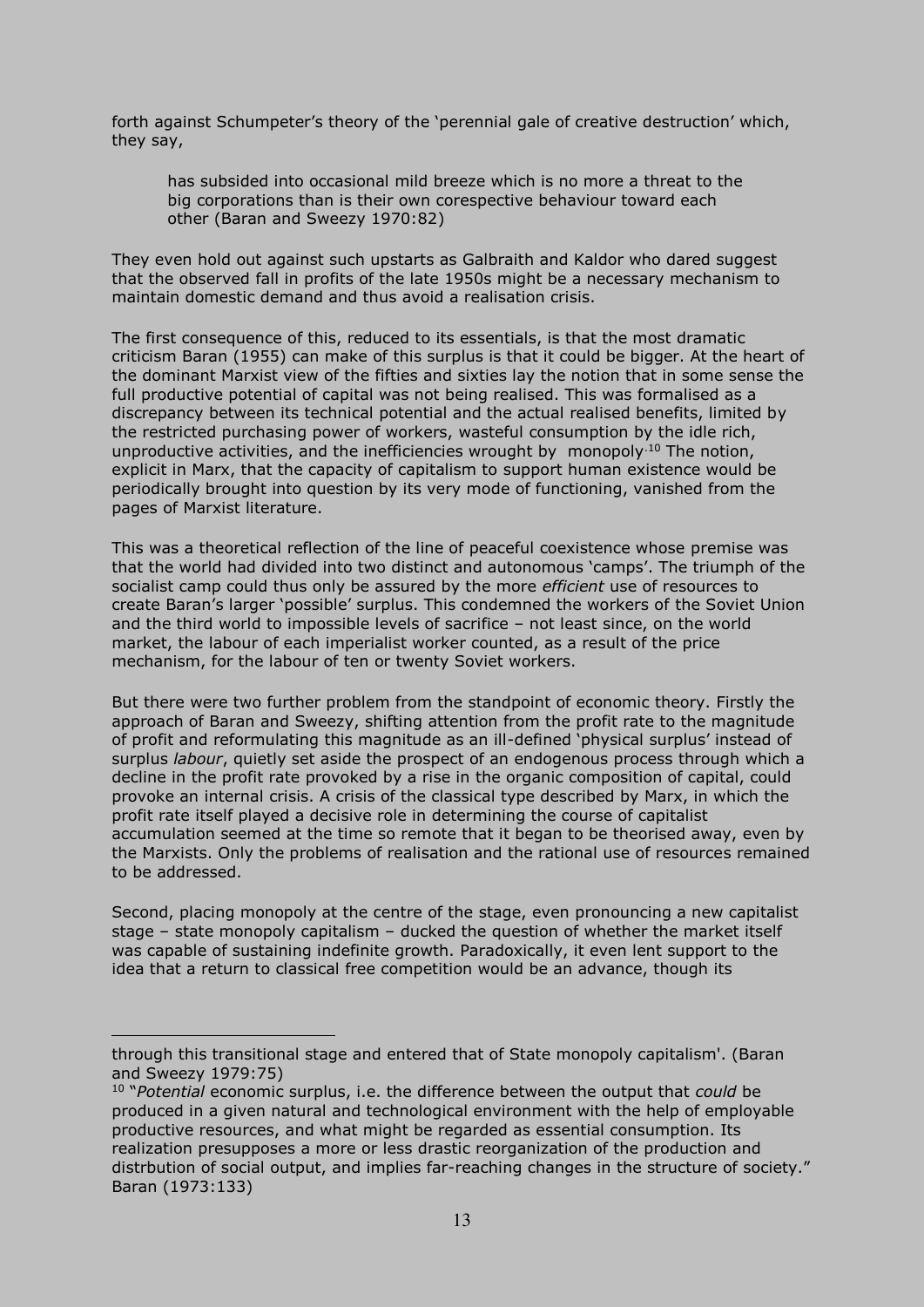proponents were careful to argue that centralisation and concentration of was unavoidable under capitalism.

This highlights the difficulty faced by Mandel's generation of Marxists. They had to explain the historical validity of Marxist economic theory faced with the evident empirical contradiction between Marx's theory of the tendency of the rate of profit to fall, not to mention his analysis of the crisis-ridden and catastrophe-prone character of capitalism, and the observable facts of the postwar boom. What singles Mandel out from almost all other Marxists of the day is that he perceived this would end.

We may attribute this first of all to the fact that he derived his theory, consonantly with Marx's method, from a study of the whole of capitalist history and not just the epoch he lived in. More decisive still, and reflected in the practice of the Fourth International in distinction from all purely national currents of Trotskyism, was that he derived his theory from a practical and theoretical reflection on the state of capitalism across the whole of the globe $<sup>11</sup>$ </sup>

There was an omission; the territories of the Soviet Union, of China, and of Eastern Europe themselves are absent from *Late Capitalism*. The lack of a developed account of the reciprocal relation between the soviet and capitalist economies probably contributed to a misunderstanding for the basis of a number of decisive gains of the postwar period which, despite the soviet bureaucracy, were nevertheless possible only because the soviet union existed. Mandel's analysis of the Welfare State tended to present it, like many postwar advances, as an autonomous product of the class struggle in the West or even a necessary adaptation of Late Capitalism to the new requirements of realization.<sup>12</sup>

Nevertheless the insights provided by a thorough study of even two-thirds of the entire world economy as a unity of its processes of development and underdevelopment, provided an indispensable theoretical advantage.

Mandel's generation had to contend in economics with the theory of state monopoly capitalism and in politics the theory of peaceful coexistence, formally launched at the  $20<sup>th</sup>$  conference of the CPSU but originating in the policy of formal co-operation with

 $11$  In accordance with Lenin's own approach: 'Proof of what was the true social, or rather the true class character of the war is naturally to be found, not in the diplomatic history of the war, but in an analysis of the *objective* position of the ruling classes in all the belligerent countries, In order to depict this objective position one must not take examples or isolated data (in view of the extreme complexity of the phenomena of social life it is always possible to select any number of examples or separate data to prove any proposition) but *all* the data on the *basis* of economic life in *all* the belligerent countries in the *whole* world.' (V.I.Lenin *Imperialism, last Stage of Capitalism*, introduction)  $12$  'another characteristic of this [the imperialist] epoch was a general extension of social legislation, which gained particular impetus in the period of imperialism. In one sense this was a concession to increasing class struggle by the proletariat, designed to safeguard the domination of capital against more radical attacks on it by labour. At the same time, however, it also corresponded to the general interests of expanded reproduction under the capitalist mode of production, in assuring the physical reconstitution of its labour-force where it was endangered by super-exploitation…there is thus an inherent trend under late capitalism for the state to incorporate an ever greater number of productive and reproductive sectors into the 'general conditions of production' which it finances. Without such a socialisation of costs, these sectors would no longer be even remotely capable of answering the needs of the capitalist labour process' This elaborate theoretical construction should be set beside the simple and blunt formula offered by Newt Gingricht when he launched the Republican right's 'contract on America': 'The Welfare state is an artefact of the Cold War'.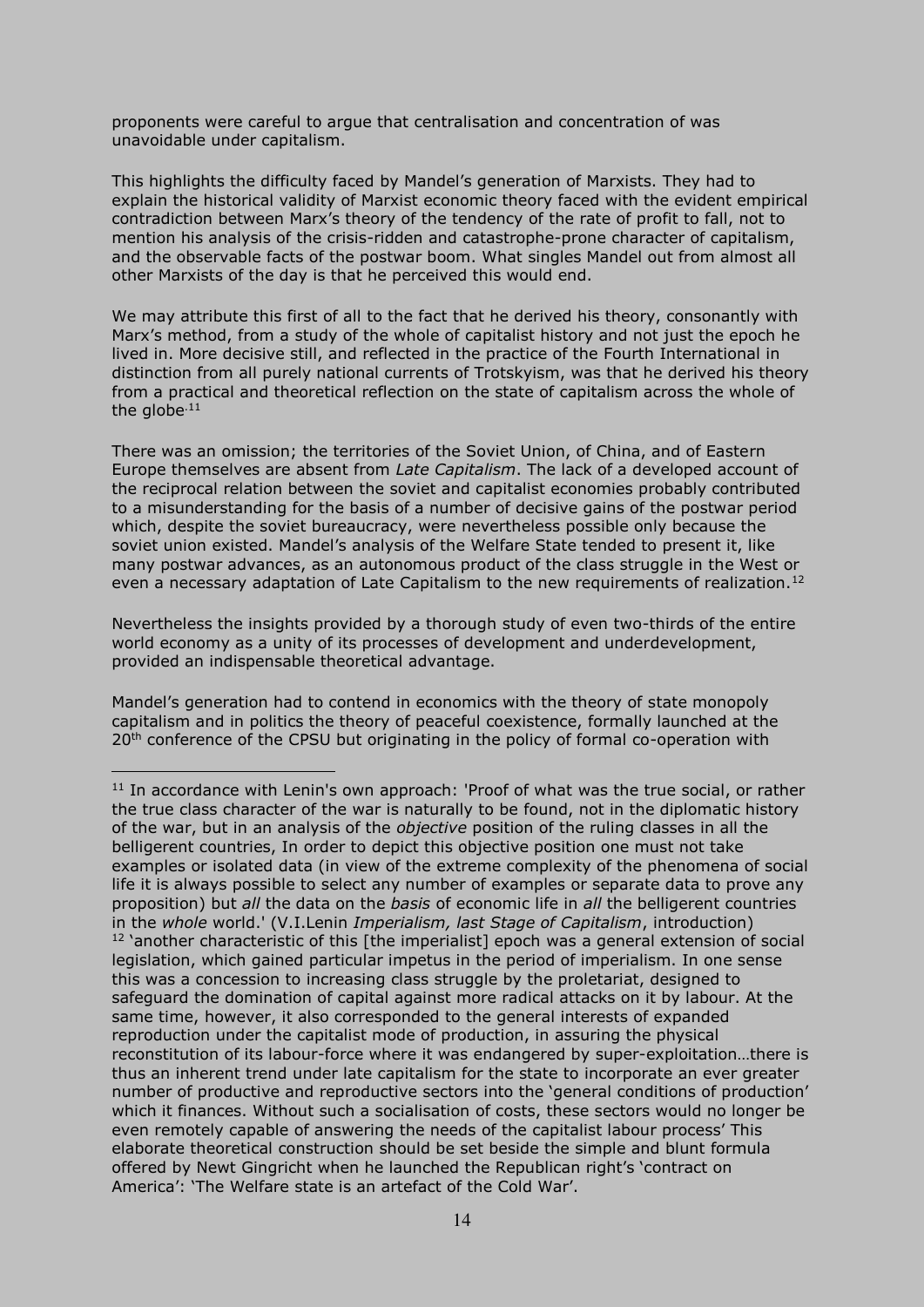imperialism sanctified by the conferences of Yalta and Teheran and the division of the world by Stalin, Roosevelt and Churchill. The organising principle of both were one and the same: that the destabilising tendencies of competitive capitalism had been overcome by regulated capitalism, supervised by the state in the interests of monopoly capitalists. This implied that the struggle between socialism and capitalism could be consigned to the terrain of economic efficiency since capitalism had been rid of its uncontrollable destructive tendencies.

From this standpoint, capitalism's unfortunate tendency towards violent and barbaric wars of intervention as in Greece, Korea, Algeria, Vietnam, Guatemala, Suez, Ireland, etc., not to mention the uncontrollable expansion of the nuclear armoury of the Cold War, could be dismissed as an atavistic throwback or an expression of capitalist irrationality.

One awkward 'problem' remained: neocolonialism. The political liberation of the former British and later French colonies did not lead to their economic emancipation. 'Marxist' orthodoxy could supply no plausible explanation of this increasingly obvious economic fact, and particularly with the rise of Maoism was driven more and more sharply to confront this inadequacy. Marxism time and again ran up against the obvious question: why was three-quarters of the world poor, and why was the gap between them and the rich countries growing?

The most conspicuous economic feature of the period was that though the phenomenon of crisis may have been temporarily suppressed, the phenomenon of unequal and uneven development was not. The desperate plight of the peoples of North Africa, of Central and Southern America, of South East Asia, led to assault after assault on the established 'peaceful' order both colonial and postcolonial which provided the backdrop to the formation of the Marxist generation of the 1960s. Our generation was formed as much by the Battle of Algiers and the Tet Offensive as by the 1968 student revolts. It owed as much if not more to Ho Chi Minh, Malcolm X and Fidel Castro as to Danny Cohn-Bendit and Herbert Marcuse. To this generation Ernest Mandel offered the first and only coherent Marxist explanation for the state of the world we had been born into. 'Does this new turn in the structure of the world economy', he wrote on page 65,

signify a tendency towards a thorough industrialisation of the Third World, a universalisation of the capitalist mode of production and eventual homogenisation of the world economy? Not at all. It simply means a change in the forms of juxtaposition of development and underdevelopment, or more correctly: new differential levels of capital accumulation, productivity and surplus extraction are emerging, which although not of the same nature, are still more pronounced than those of the 'classical' imperialist epoch.

The radical character of this view consisted in the following. Mandel first insisted, in accordance with the known facts, that the divergence between poor and rich nations, between 'first' and 'third' world or, as it is known today, between North and South, did not diminish with colonial liberation but increased and intensified. Second, in this passage at least he attributed this to the capitalist market itself.

Half of Baran's *Political Economy of Growth* is devoted to the phenomenon he calls 'backwardness'. This underpinned a genuine and human concern but the word itself betrays the outlook. Though systematic attention to the phenomenon of 'underdevelopment' became the hallmark of the Marxist currents emerging from this stable, the explanations offered did not rise to the nature of the phenomenon.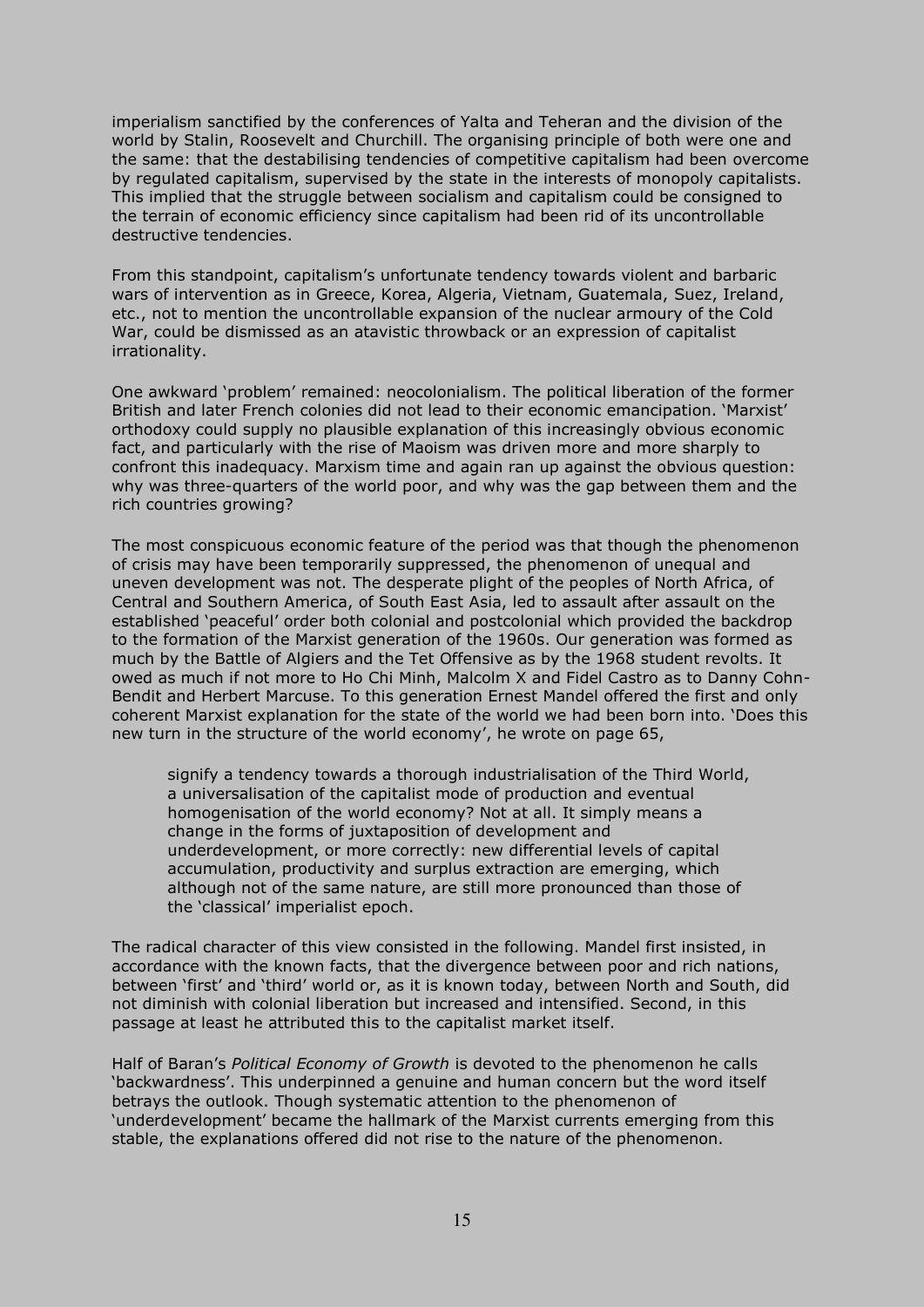Baran's theory amounts to this: the nations concerned have not yet achieved proper capitalism. They emerged from feudalism or other backward states and their encounter with advanced capital 'froze' vital aspects of their productive structure to render them incapable of profitably investing their 'surplus'. It is thus, at the end of the day, the *incompleteness* of their encounter with capital which explains their economic situation. From this flows the entire terminology.

For Mandel on the contrary, the problem is precisely that they *have* been incorporated into capitalism. It is not the deficiencies of the market, but its operation, that creates the problem. Despite the superficial similarity of the topic which preoccupied both Mandel and his contemporaries, the solution they arrived at could not be more different.

Mandel's approach corresponded closely to Marx's in analysing antediluvian features of capital such as rent, and when assessing how capitalism transforms economic categories that existed long before it, such as money and interest. Marx insisted, against the whole spirit of his age, in explaining both rent and interest on the assumption of a fullydeveloped capitalist market. This was necessary because otherwise, the analysis would have located the cause of rent or interest not in the market itself but in the failure of the market.

This is a characteristic difference between scientific Marxist political economy and vulgar economics, which in the context of economic development is important because the idea that economic backwardness is a product of social or political backwardness unwittingly (or sometimes wittingly) leads directly to scientific racism. If the market is not the cause of inequalities in productivity or consumption, then these must ultimately be either accidental or the expression of an inbuilt racial or social inferiority. The longer these inequalities exists, therefore – in short the longer capitalism exists – the greater the threat of a reversion to the far more backward and barbarous conceptions that formed the ideological basis of fascism.

In every case where a category such as rent, money or economic backwardness exists both before capitalism and under capitalism, there is a tendency to present the ancient form as the eternal which requires a profound and sustained theoretical effort to escape, above all when the ancient form is still empirically evident. It was characteristic, therefore, of this debate that inequality was generally considered the result of a failure to *become properly capitalist*, as indeed the very term 'underdevelopment' suggests.

Much development economics became mired in a byzantine discussion on class relations and stages of development, in bizarre arguments about whether this or that country had completed its bourgeois revolution or not, inspired not just by the Stalinist theory of stages but by the inability of theory as inherited from Marx, and above all as interpreted by orthodoxy, to comprehend the inequality of nations as a modern development. Whatever criticisms might be made of it, the arrival of dependency theory laid the basis for an escape from this cul-de-sac. The achievement of works such as Gunder-Frank's *The Development of Underdevelopment* lay in this insight. One of the high points of Ernest Mandel's accomplishment was to incorporate such insights into mainstream Marxist economics, break the Gordian knot and label the free market itself as the culprit, a lesson which in today's 'globalisation' euphoria remains entirely timely and must on no account be forgotten:

It is not enough to quote historical data which show why industrialization was first achieved in Western Europe and not in China, India or Latin America. These data – analysed more thoroughly in our *Marxist Economic Theory –* only explain the initial difference. This difference could, however, have narrowed down in the long run, as indeed happened in the case of Japan…The *initial* productivity gap is thus inadequate to explain the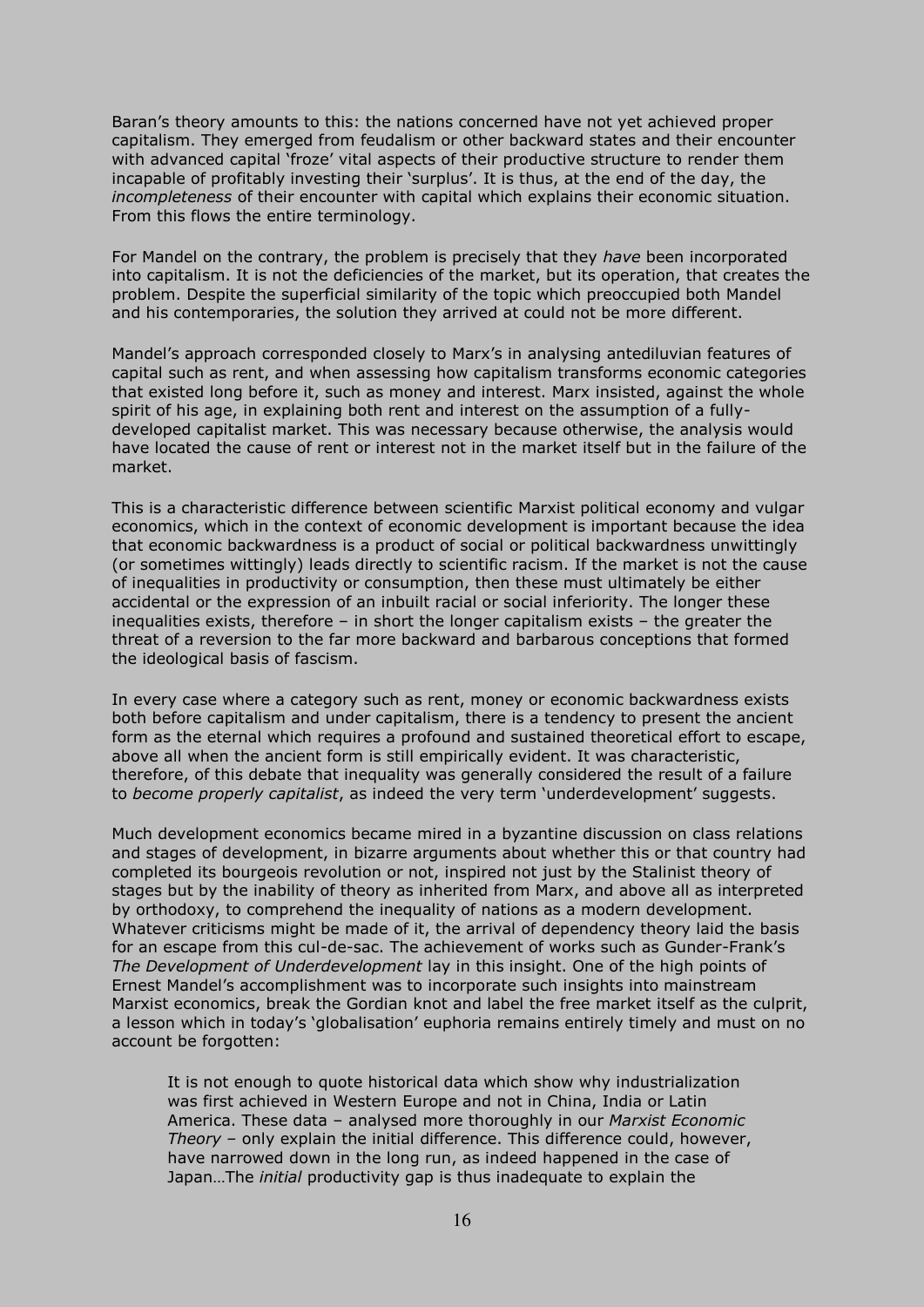*contemporary* gulf. To it must be added the way in which the world economy has functioned for 200 years to arrest or widen this difference…the central problem raised by Bettelheim's argument, the *productivity differential that does not precede capitalism but is produced by it*, takes us back to the problem of the accumulation of capital on a world scale. This problem cannot be solved without seeing that it was the specific structure of the capitalist economy, especially in the age of imperialism but also partly prior to it, which ensured that the accumulation of industrial capital in the metropolitan countries put a decisive brake on the accumulation of industrial capital in the so-called Third World. (Mandel 1976:365)

This made it possible to understand imperialism neither as some kind of deviation from the free market such as the substitution of monopoly for competition, nor as a survival of precapitalist empires of the old type which should therefore vanish with colonial liberation, but on the contrary the most modern form of capitalism and the highest form of competition, competition as Lenin put it to divide and redivide the world's territories and the world's markets.

Third and not least, Mandel did not shrink from presenting the clear empirical evidence for a change in the mode of appropriation of colonial surplus profit from the heyday of imperialism as analysed by Lenin:

Accordingly, the structure of the world economy in the first phase of late capitalism is distinguished by several important characteristics from its structure in the age of classical imperialism. But it reproduces and even reinforces the differences in levels of productivity, income and prosperity between the imperialist and the underdeveloped countries. The share of the underdeveloped countries in world trade declines – instead of growing or remaining constant – and the decline is rapid. *All private and public transfers of capital from the metropolitan countries cannot keep pace with the flow of values in the opposite direction*, and the countries of the socalled Third World consequently suffer relative impoverishment in their transactions with the imperialist countries. (1976:68, my emphasis)

In this analysis the decisive factor was no longer the export of capital as such. It was the inherent unevenness of capitalist development on a world scale:

The entire capitalist system thus appears as a hierarchical structure of different levels of productivity, and as the outcome of the uneven and combined development of states, regions, branches of industry and firms, unleashed by the quest for surplus-profit. It forms an integrated unity, but it is an integrated unity of non-homogeneous parts, and it is precisely the *unity that here determines the lack of homogeneity*. In this whole system development and underdevelopment reciprocally determine each other, for while the quest for surplus-profits constitutes the prime motive power behind the mechanisms of growth, surplus-profits can only be achieved at the expense of less productive countries, regions and branches of production. Hence development takes place only in juxtaposition with underdevelopment; it perpetuates the latter and itself develops thanks to this perpetuation.

Without underdeveloped regions, there can be no transfer of surplus to the industrialised regions and hence no acceleration of capital accumulation there. Over the span of a whole historical epoch no transfer of surplus to the imperialist countries could have occurred without the existence of under-developed countries, and there could have been no acceleration of capital accumulation in the former. Without the existence of underdeveloped branches of industry there would have been no transfer of surplus to the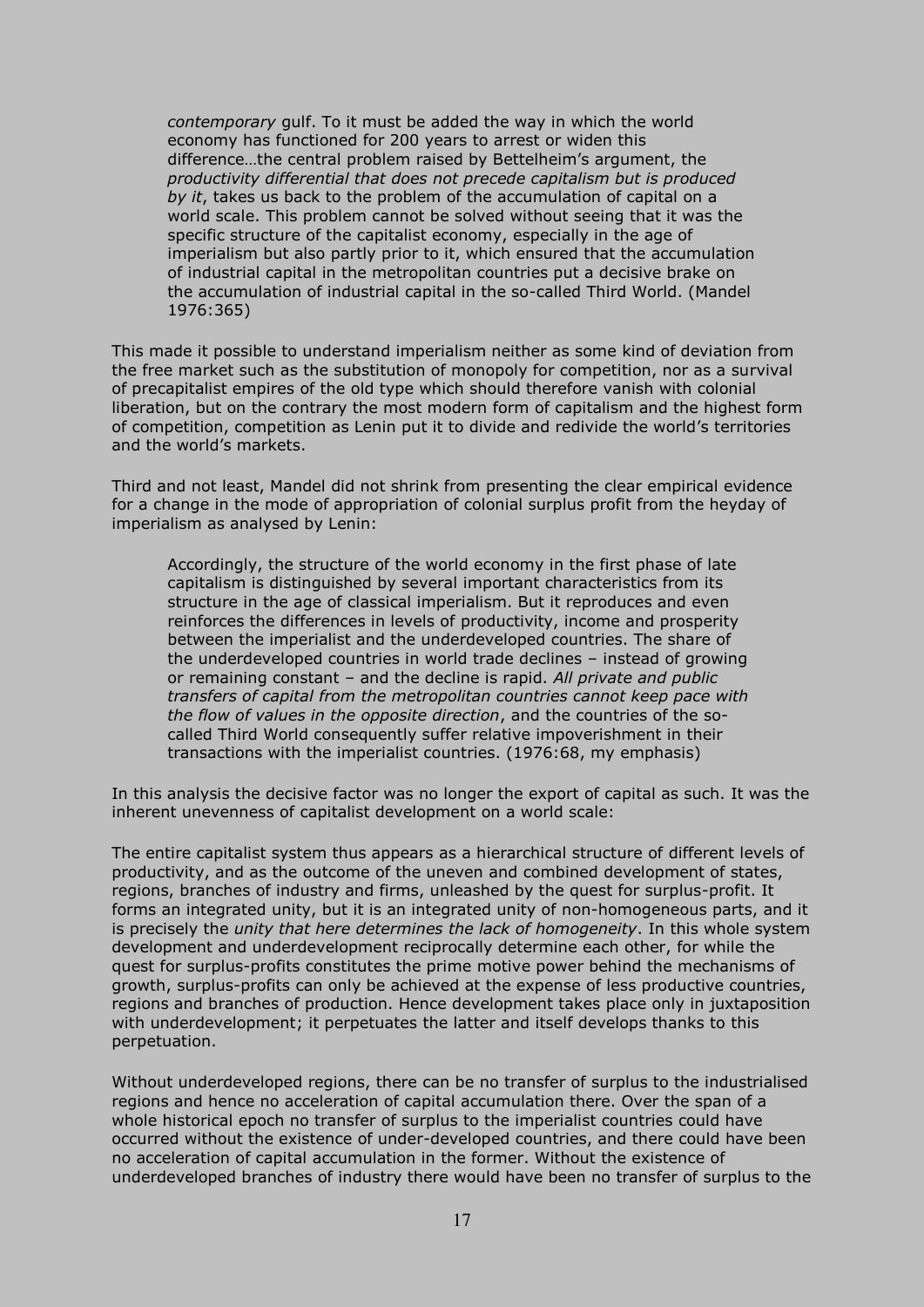so-called growth sectors and no corresponding acceleration of the accumulation of capital in the past 25 years. (Mandel 1976:103, my emphasis)

This contains the theoretical potential to liberate Marxist economic theory entirely from the narrow confines in which it had moved since Marx's time.

Mandel's theoretical approach, following in the footsteps of Lenin and Trotsky, opened the door to a rigorous study of the *world* economy as the foundation of *national*  economic development, in contrast to existing theory which presented the world economy as the sum of its national parts; it moreover presented the world market in its pure form, independent of all particularity of historical development, and demonstrated that even abstracting from all historical specificity, the growth, reproduction and extension of inequality between nations was an integral part of capitalist development. It showed that the rich nations were rich *because* the poor nations were poor, that the poor nations were poor *because* the rich nations were rich. It showed for the first time that the ultimate theoretical outcome of Adam Smith's dream of a fully global market was not the wealth of nations but the destitution of nations.

This conclusion contained the key to postwar capitalist stabilisation, though Mandel himself did not draw all the logical conclusions from this fact. The impetuous growth of the fourth Kondratieff was not internal to metropolitan capitalism but was indissociable from its successful reorganisation of the territories remaining in the world market which permitted, despite the change of form implied by colonial liberation, an acceleration and accentuation of the main tendency of imperialism, the maintenance of a tiny band of robber nations on the basis of the appropriated labour of the majority of humanity. Without the surplus profit arising from the specifically neocolonial form of world domination initiated by the USA in the years of its unchallenged hegemony, the fourth Kondratieff simply would not have happened.

This conclusion also is more than borne out, as we shall see, by the subsequent march of events.

### **Mandel's dynamics in the history of economic thought**

In order to grasp the full significance of this contribution a further factor must be taken into account.

By the time the postwar boom was under way, two apparently opposed conceptions offered a 'global' theoretical explanation of the state of world history. The most prominent was what Arestis(1992) dubs the 'neoclassical synthesis' or what everyone today takes to be 'Keynesianism'. The second and less prominent, but in the context of Mandel's contribution by no means the least important, was state monopoly capitalism.

Hindsight shows these apparently disparate bodies of theory, at the time perceived as diametrically opposed world views, to possess several common features:

- a. both presuppose a 'normal' or equilibrium state of a competitive economy from which the actual world was a deviation.
- b. both held that the state could guarantee stability and that its regulation was the basis for the unparalleled prosperity of the postwar years.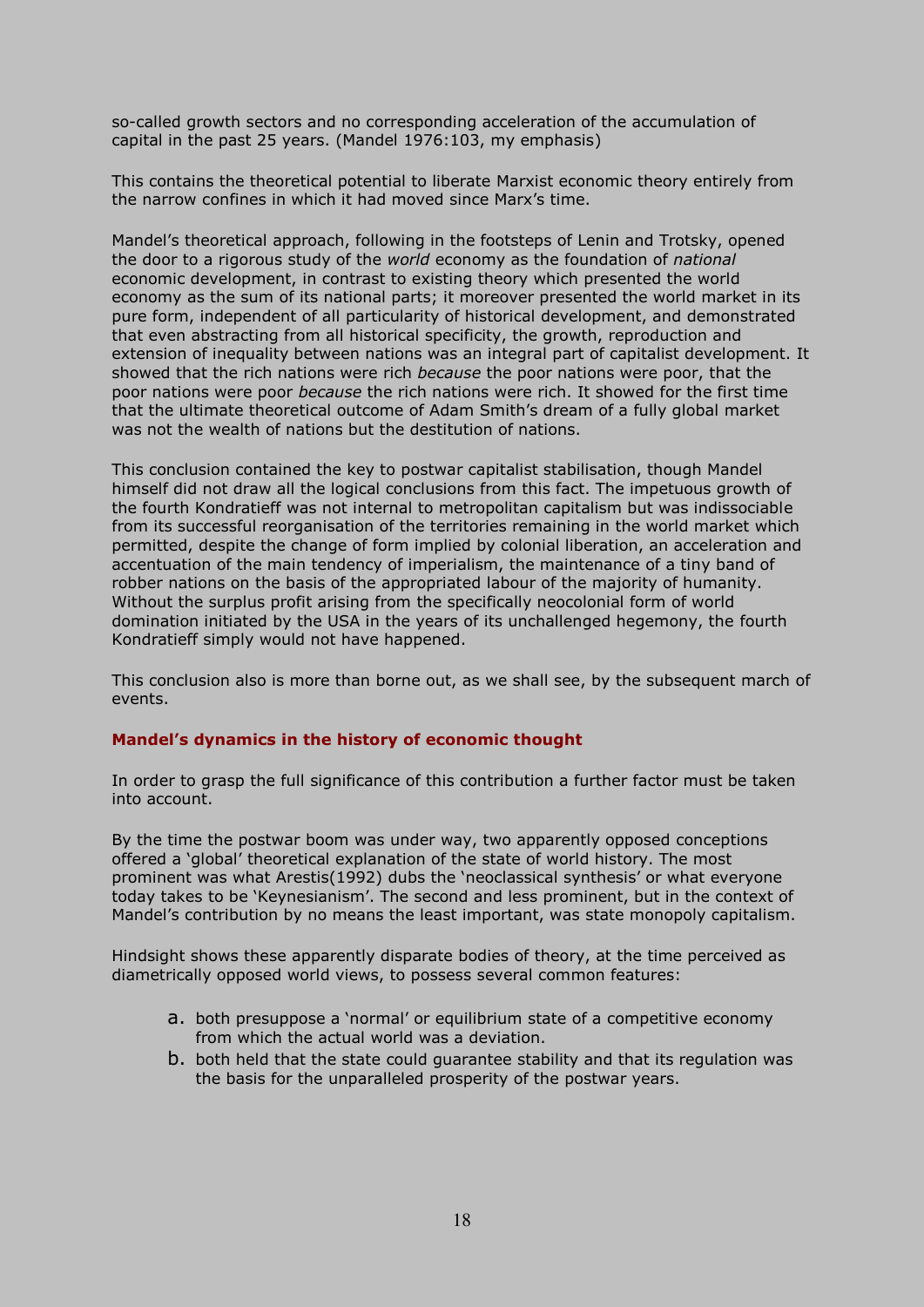c. perhaps most decisive of all, a growing body of almost impenetrable high theory established that the apparently radically different accounts which these two theories had to offer were expressed in the *same* sets of equations.<sup>13</sup>

This latter body of theory is variously known as comparative statics,  $14$  competitive general equilibrium theory or Walrasian theory. Its underlying conception is a mathematically pure synthesis of all pre-existing apologetics, reposing on the following ideas:

- (a) price is explained by a hypothetical economy in which supply exactly balances demand,
- (b) in this hypothetical economy all profit rates are everywhere equal
- (c) this hypothetical economy deploys only one technology, the most advanced (in 'Marxist' terminology the 'socially necessary' technology)

Mandel penetrated beneath the surface of this fallacious structure. His central point remains totally valid today: the entire illusion of a harmonious underlying 'ideal' economy vanishes once we enquire into the process of technical change itself.

At the centre of Marx's analysis of capitalist progress we find the following question: Why do the capitalists invest in technology? The end result of a labour-saving invention, according to the labour theory of value itself, is to spend less to make the same thing. Consequently, technological improvement eventually produces a fall in the profit to be obtained on each article sold. If I make computers more efficiently, I must eventually sell them for less. So why bother? As Marx and Mehring document, there are countless cases when new inventions were consciously destroyed by an alliance of artisans and governing classes, for fear of the distress they would cause.

Marx attributes the compulsion to innovate not to some mystical essence of capital but to the formation of a uniform price for each product in society.

Capitalist innovate because if this results, for the same outlay of money, in more of the same product than her/his rival, or  $-$  which is the same thing  $-$  the same amount of this product for less money – then this same capitalist can sell it for the same price as the rival but spend less money. Consequently s/he secures a surplus-profit, higher than the average, for as long as s/he exists on the market side by side with the more backward remaining producers. Characteristically, this is perceived by both the neoclassical synthesis and state-monopoly capitalism as a 'market imperfection', as a form of monopoly: a deviation from an apostatized free market. Marx's argument, and Mandel's point, is that this surplus profit is not a deviation from the free market, but it is what the free market consists of. Within the vulgar conception that capital itself is a commodity, with a single price – the 'equal rate of profit' – this idea is almost inconceivable.

This solves at a stroke all the problems which Mandel's contemporaries simply could not grasp and which most economics still fails to grasp. Why, for example, can capital move from a sphere where the profit rate is apparently higher to a sphere where it is

 $13$  'the Marxian system is easily transformable into a balanced Walrasian generalequilibrium one. In an algebraic restatement, the number of its equations equals the number of its unknowns; this is the *prima facie* evidence that both circularity and inconsistency have been avoided.' (Bronfenbrenner 1968).

 $14$  a term due to Hicks, whose famous 1937 article 'Mr Keynes and the classics' is generally regarded as responsible for the neoclassical synthesis.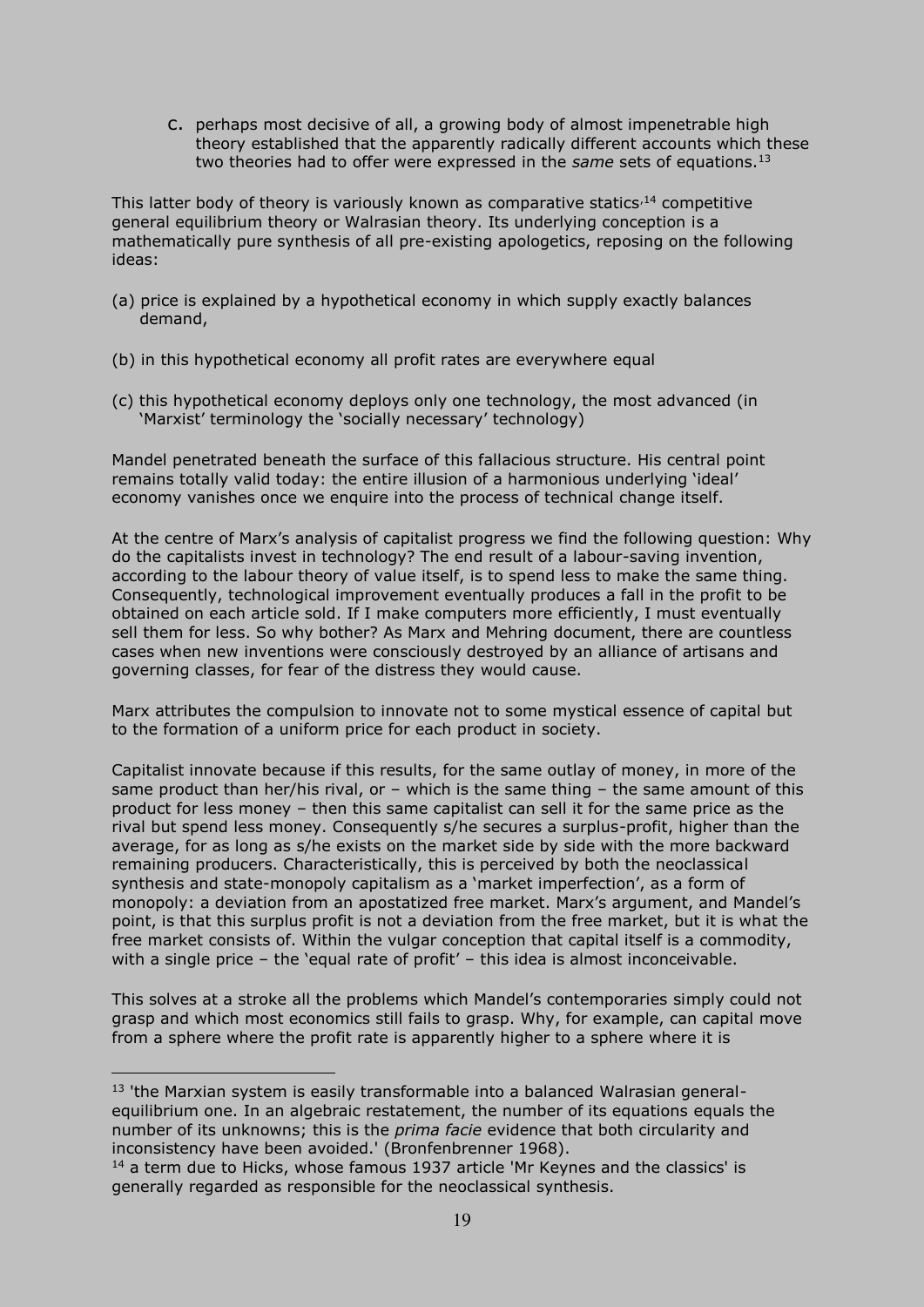apparently lower? Why does capital not flood the peripheral, backward countries and develop them to the same level as the advanced countries? For two decisive reasons:

- (a) the total amount of new capital available each year for investment is limited to the quantity of labour which created it, that is, the volume of total surplus value after deducting private capitalist spending.
- (b) this total amount is distributed to those spheres of production where the greatest *surplus* profits are to be obtained.

This process concentrates, to the highest degree, the flow of capital into sections of the world which represent a tiny minority of its population. Even when it does flow in search of colonial superprofits this does not extend to the general industrialisation of the country concerned but to specific and limited investments where, for conjunctural reasons, an exceptional return on capital is available: the production of cheap minerals, the green revolution, the creation of maquiladora sweatshops on the borders of the metropolis. Having realised these windfall gains, capital moves on, leaving only chaos.

The implications of this critique of orthodoxy, however, run far deeper. It seems that at each great crisis of economic theory the critics rediscover the errors of equilibrium and apply this as a critique to the prevailing orthodoxy just long enough to overthrow it.<sup>15</sup> This Sisyphean process is the result of the ideological nature of academic economics. But why did official Marxist economics adopt the same principles?

The immense and incessant material pressure of capitalism and imperialism was bound to take its toll on any body of people paid by capital to produce ideas on its behalf. Capitalism simply will not, and cannot, tolerate scientific endeavour in a profession who, if they behaved scientifically, would predict its downfall. A remorseless process grinds heterodoxy into orthodoxy in the millstones of academia. But Marxist economic theory was not a product of the universities.

In parallel with the material processes of the Western world, a directly related process was taking place in the Soviet Union itself. From 1924 until 1936 the world of Soviet economic theory engaged in a passionate debate around the question of 'capitalist stabilisation'. The debate has been made available for the English-speaking world by Richard B. Day (1981).

At the centre of this debate stood the two figures of Rosa Luxemburg and Nikolai Bukharin. Much has been written about the debate but one uncommented fact is striking: Bukharin's response (see Luxemburg/Bukharin 1972) was written when she had been dead for five years. Why did he open a polemic with a dead woman at this juncture? Not because of the theoretical issues posed but because of the internal party debate.

As Day's fascinating book shows, the theoretical problem facing Marxists after the First World War was a kind of mirror image of the problem facing Mandel's generation. Capitalism did not stabilise following the war; but neither did it collapse. The difficulty was to explain why despite an extremely deep economic crisis following a global war and the first socialist revolution, capitalism survived at least sufficiently to contain this revolution.

Lenin was at pains to resist the tendency, most pronounced on the Luxemburgist left, to extend Marx's concept of periodic economic crisis to that of a 'crash' or, using a term

 $15$  I attempted to document this at greater length in Freeman (1996)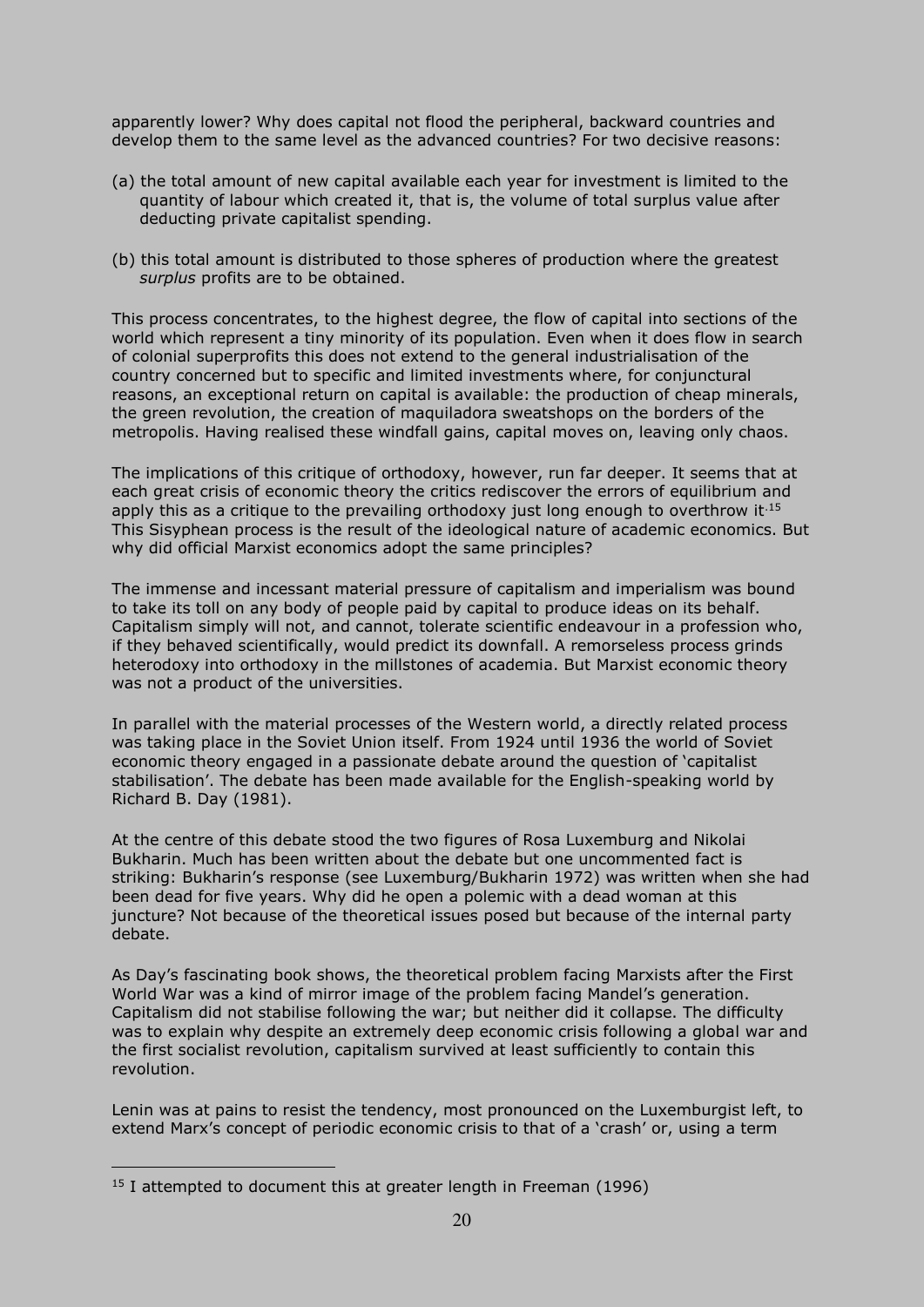coined by Engels to describe the Great Depression of the 1870s, a 'general crisis' of all capitalist relations – an economic situation which would in and of itself provoke the triumph of socialism. 'There is no such thing', he argued at the Second Comintern Congress, 'as an absolutely hopeless situation.'

The bourgeoisie are behaving like barefaced plunderers who have lost their heads; they are committing folly after folly and hastening their doom. All that is true. But nobody can 'prove' that it is absolutely impossible for them to pacify a minority of the exploited with some petty concessions…to try to 'prove' in advance that there is 'absolutely' no way out of the situation would be sheer pedantry, or playing with concepts and catchwords. Practice alone can serve as real 'proof' in this and similar questions (*CW* XXXI: 227, cited in Day 1976:46)

As it became clear that the immediate postwar economic crisis was not going to provoke a rapid extension of socialist revolution, and that this crisis was neither intractable nor without end, an intense theoretical debate broke out. This accompanied the factional struggle that gave rise both to Stalinism and to the Fourth International.

Bukharin moved between 1919 and 1924 from the left to the right wing of the communists, becoming the progenitor of what was to become the classical policies of Gorbachev. In essence, these were to accommodate to small capital at home and to make concessions to imperialism abroad.

This conclusion was drawn from the judgement that capitalism had successfully stabilised despite the war, the crisis and the revolution, and that a further immediate extension of the Russian revolution was not on the order of the day. This judgment itself was incontestable; it was empirically evident and was one to which most soviet theorists were being driven. Differences centred on the policy conclusions to be drawn from this fact, and the theoretical explanations for it.

Bukharin sought to establish that the stabilisation was neither conjunctural nor determined by contingent political factors. His theory evolved towards the idea that stabilisation was a product of long-term, inherent characteristics of capitalism and the functioning of the market. He reformulated the theory of value in a manner which has since become absolute orthodoxy<sup>:16</sup> he transformed the reproduction schemes of Marx, which were a theoretical *outcome* of Marx's concept of value, into the *basis* of this theory. To borrow a phrase from Diane Elson, for Marx's value theory of reproduction he substituted a reproduction theory of value. Following Sweezy's 1942 rehabilitation of Bortkiewicz, this became the academic standard throughout the world.<sup>17</sup>

Bukharin's theorisation corresponded to two goals: it provided a basis for his political project of apostatizing capitalist stability; of converting the conjunctural and contingent stabilisation achieved after World War I into a structural feature of capitalism as a system. But it also rested on, and buttressed, the struggle against the neo-

 $16$  Bukharin, it should be recalled, was not only the party's senior theoretician in economic matters but had close contact with the Austrian school and also with Austro-Marxism, having spent several years in Vienna and indeed attended Böhm-Bawerk's lectures in 1913 (see e.g. Howard and King I:244, Tarbuck 1989()

<sup>&</sup>lt;sup>17</sup> In 1942 Sweezy writes as follows: "Alone among critics of Marx's theoretical structure, Bortkiewicz grasped the full significance of the law of value and use. Moreover, as we shall see, it was Bortkiewicz who laid the basis for a logically unobjectionable proof of the correctness of Marx's method, a fact which entitles him to be considered not only as a critic but also as an important contributor to Marxian theory" (1970:71)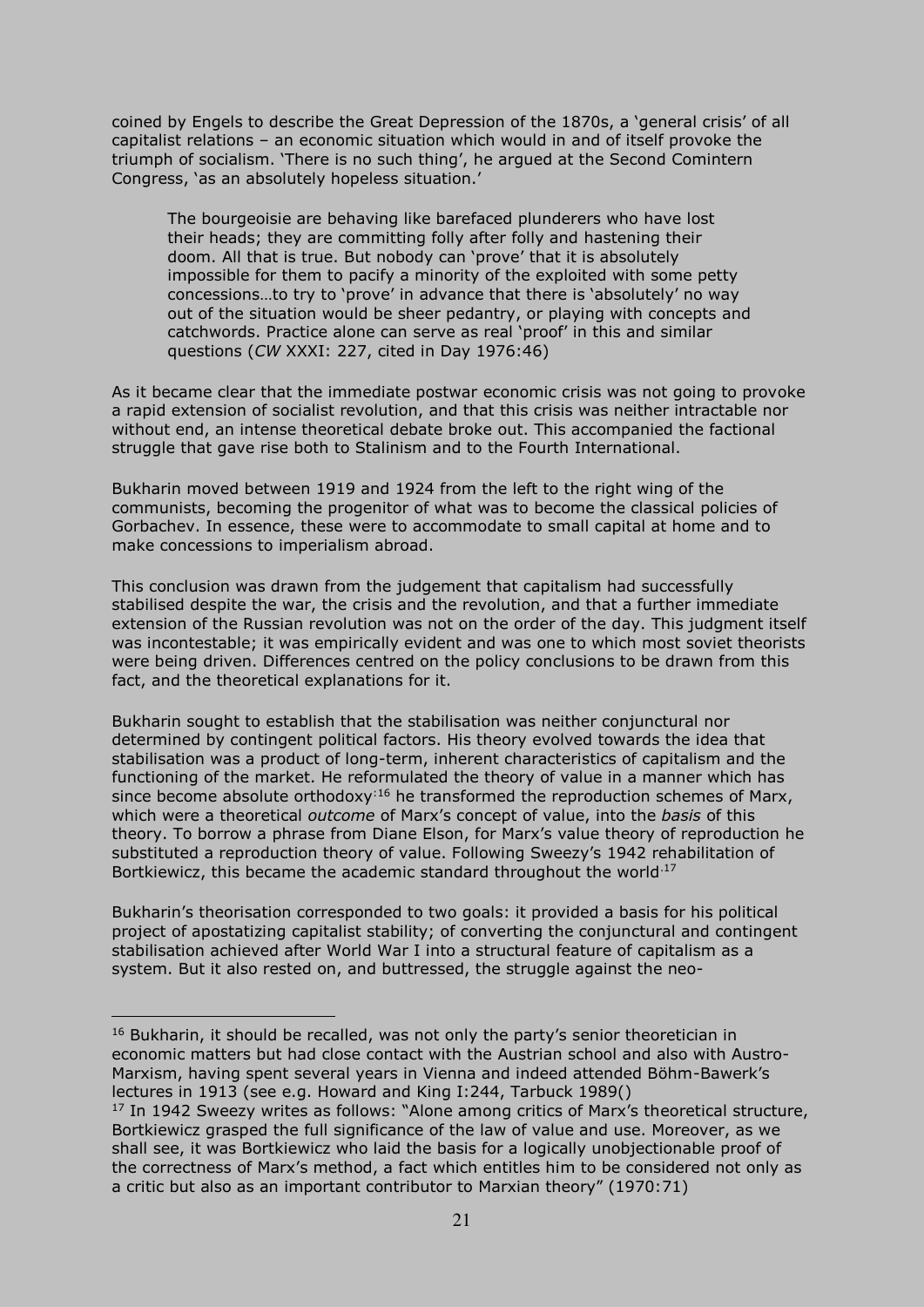Luxemburgists in the soviet state who used these reproduction schemes to demonstrate that capitalism could not reproduce itself without limit.

Luxemburg's conclusions rested on a specific form of proportionality failure in which *consumer* demand failed to match the production brought forth by accumulation; a usage which had to assert that the correct proportions of production could not be reconciled with accumulation.

Bukharin, an accomplished student of Marx's economics, began to realise that whatever the actual course of capitalist development, breakdown could not be deduced from the reproduction schemes. To oversimplify a complex argument, Luxemburg's use of the schemes suggested that accumulation could not create sufficient demand for the goods it produced. She neglected the possibility, inherent in the schemes, that a deficiency in demand for consumer goods could be made up by a growth in the demand for investment goods provided the economy maintained the correct proportions. Bukharin's critique of Luxemburg centred on this fact, which he ably algebraised.<sup>18</sup>

He then made a fatal and inverse leap; from the fact that the reproduction schemes did not demonstrate the necessity of crisis, he concluded that they illustrated its impossibility. From the fact that certain proportions could in theory maintain match demand to supply despite inadequate demand from consumers, he deduced that capitalism contained within it, as a kind of mystical law, the necessary inherent characteristics to ensure that these proportions were achieved. This became the foundation of his entire method.

In his theoretical grasp of the capitalist system of relations of production, Marx proceeds *from the fact of its existence*. Since this system exists, it means that – whether well or badly – social needs are satisfied … [therefore] there must be a definite equilibrium of the whole system ... There may well be all sorts of deviations and fluctuations here; the whole system expands and becomes complicated, develops and is continuously in motion and oscillating but, taken as a whole, it is in a state of equilibrium.

To find the law of this equilibrium is the basic problem of theoretical economics and theoretical economics as a scientific system is the result of an examination of the entire capitalist system *in its state of equilibrium*.(Bukharin 1979:149)

This entire statement is scientifically absurd. First of all, to say that one begins studying anything by starting from the 'fact of its existence' is completely vacuous. If it didn't exist, we wouldn't be studying it. Secondly it is a complete non-sequitur to argue that because something exists, it must be in equilibrium. Tornados exist. Explosions exist. Where is their equilibrium to be found? The revolution of 1917 existed. Where did it sit down while it found its balance?

More generally, the problem of existence boils down, not to explaining how any object exists in a similar or identical form but how it persists even though its form is changing. Ernest Mandel remained Ernest Mandel throughout his life but was never observed in equilibrium, any more than Nikolai Bukharin. They were babies, children, then men; they slept, eat, played, worked and struggled. They never stopped changing. Yet Mandel remained Mandel and Bukharin remained Bukharin.

 $18$ There are many readable and competent summaries of this discussion, not least Mandel's in *Late Capitalism*. Much of the debate is reproduced in Luxemburg/Bukharin (1972) See also Luxemburg's original article (1951) and Tarbuck (1989)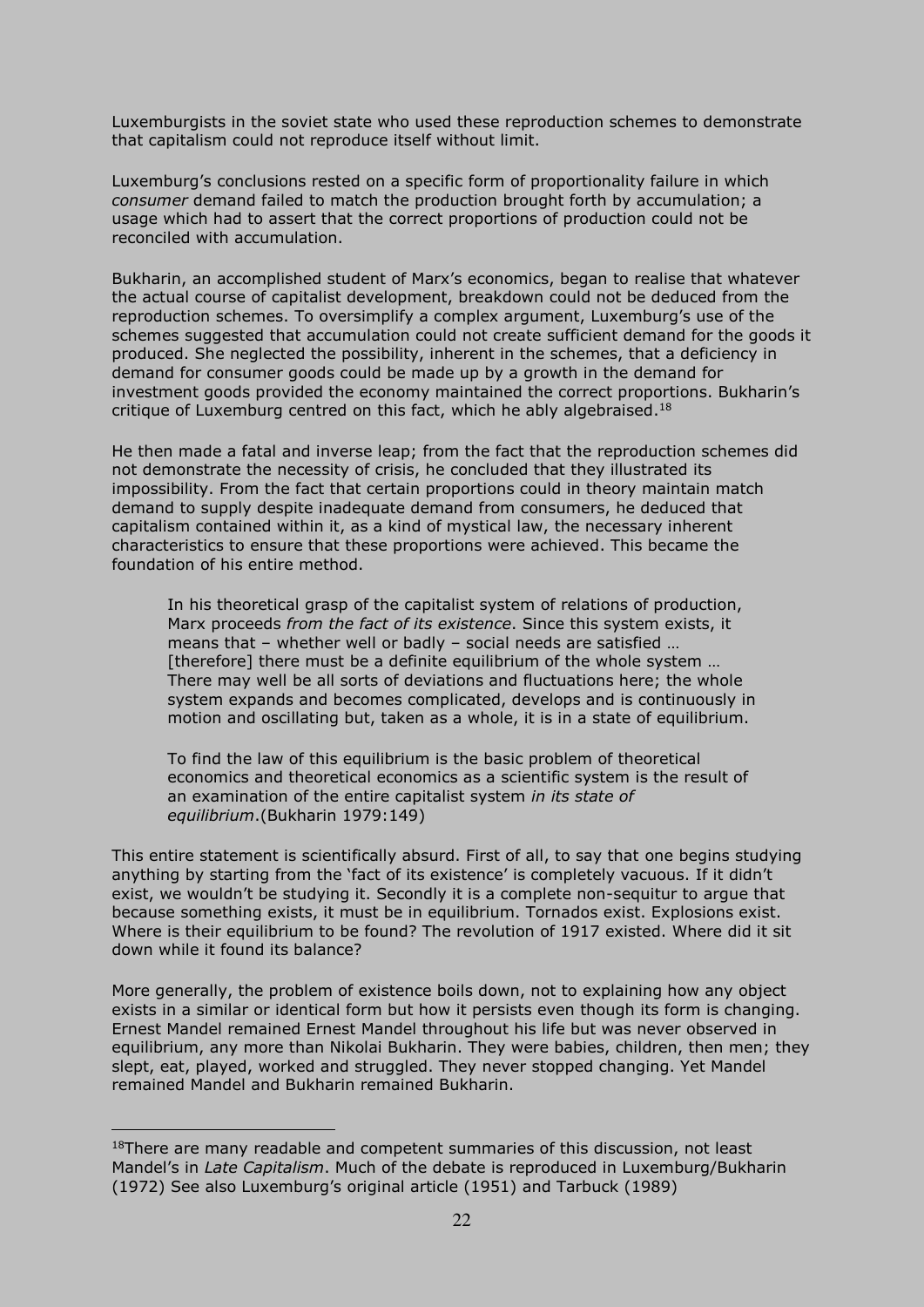If the basic problem of economics is equilibrium then how can we hope to study change? Bukharin sought to understand the motion of capitalism by destroying it, like a seasick passenger demanding the oceans cease to move until his balance is restored. The real difficulty however is this; how is it that despite the constant change, capitalism nevertheless persists? Each week we are like Promethean Gods. We destroy everything we touch and recreate it. Every morsel of food, every scrap of paper or steel or glass that passes into the factories, is destroyed utterly and reincarnated as a totally different thing. Yet at the end of this mighty week, we are still workers. And our employers are still capitalists. The food has reappeared on the table, the steel in the factory. How did we recreate what we apparently destroyed? Persistence through change, not the suspension of change, is the fundamental problem of existence. As Hegel wonderfully puts it, Becoming is the Truth of Being.

Despite the anarchy of capitalist development it is nevertheless lawlike. Capital ceaselessly reproduces the basis for its own existence. It reproduces the working class, the machines they use, and the laws, the ideas and the states which bring them to the machines and cause them to make value with them. It reproduces likewise the raw materials they use and provides for them to arrive at the machines at the same time as the labourers, so that this value may be produced. Marx constructed the reproduction schemes in Volume II of *Capital* to show how this reproduction of the social relations of capitalism was *possible* on the basis of capitalist market relations. That is, the chain of logical deduction is to show how value and price can give rise to reproduction, not the other way around.

The simultaneous equations of general equilibrium simply reverse this. In order for reproduction to succeed, certain prices are necessary; therefore assume success and *define* prices to be the (unique) ratios of exchange which ensure that this happens.

In short, assume that supply matches demand; assume the entire basis on which neoclassical economics was patiently constructed. This reduces Marx, as Samuelson puts it, to 'a minor post-Ricardian'. The insult should be addressed not to Marx but to academic Marxism, the pathetic shadow cast by the setting sun of Walrasian general equilibrium.

The work of twentieth-century Marxism is bedevilled by the fact that Marx himself never completed his work on reproduction. Key sections of Volume II are chronologically the last work he undertook, and he never completed it. Above all he never succeeded in progressing beyond what is generally termed proportionate expanded reproduction. This is in effect a form of simple reproduction in which there is no technical progress, but there is however accumulation. The equations which determine the prices that can sustain this form of reproduction are the same as those giving the prices which can sustain simple reproduction. In Volume II the impact of *technical change is absent*.

Thus the most decisive aspect of Marx's dynamic analysis of capitalist development is absent from his theory of reproduction, a fact of which he was only too evidently aware. In a certain sense, the two are in contradiction with each other and it remained to be demonstrated how capitalism can actually reproduce itself under continuously changing technical conditions. Marxist theory in this century faced a fundamental choice: should it take Marx's theory of value as the foundation of his theory of reproduction, or should it take Marx's theory of reproduction as the foundation of his theory of value? Bukharin's revision took it down the second road and reduced it to a postscript to neoclassical theory.

Had a theoretically superior development of Marx's economics existed in the 1920s, it is by no means certain that this theoretical revision would have triumphed so totally. But a further factor ensured it. Bukharin's chief theoretical opponents, who started with the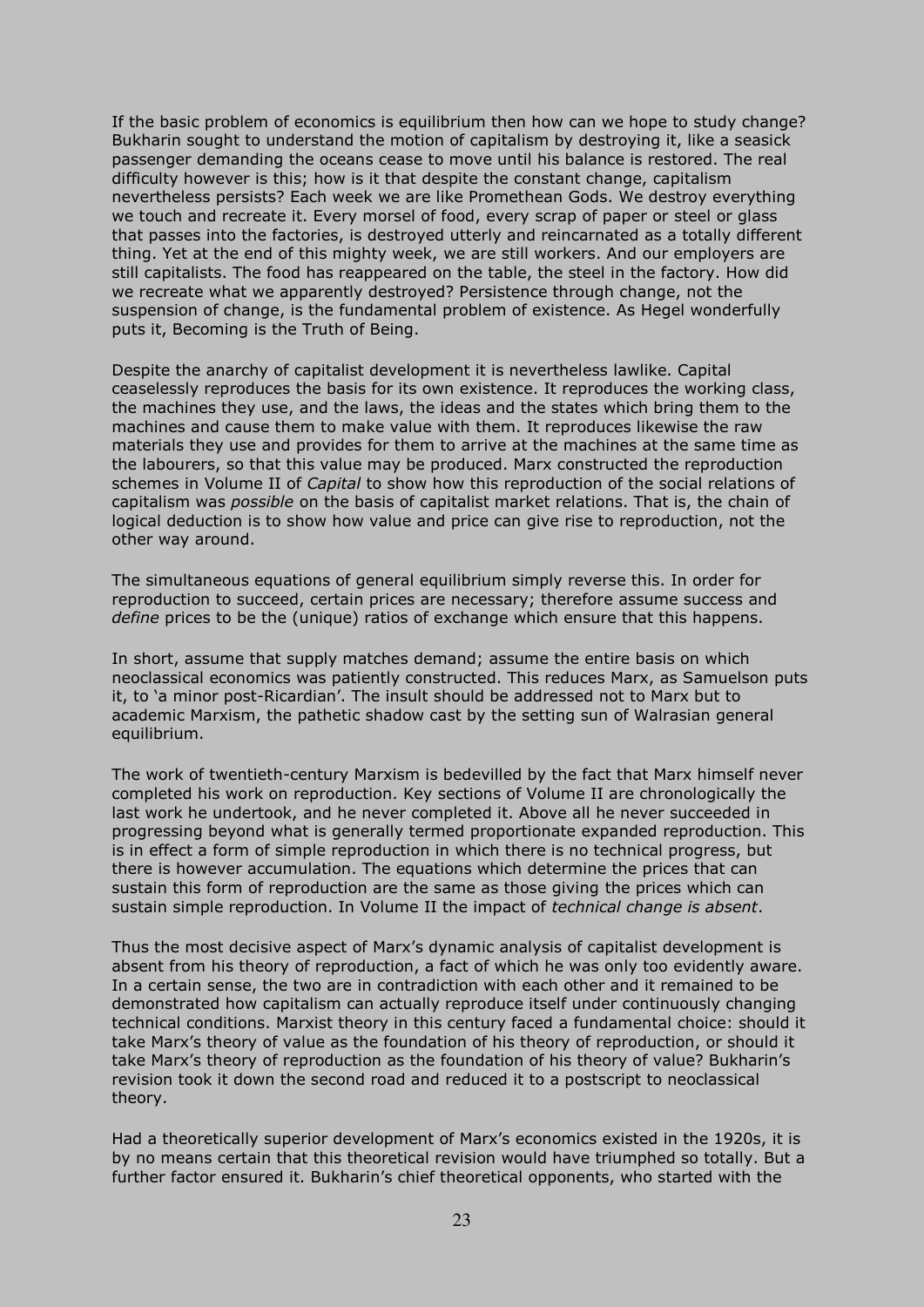same raw material as he – the reproduction schemas – likewise failed to transcending them. Bukharin's transformation of Marx was therefore, unfortunately, a more rounded and theoretically more competent development of Marx than anything else around.

Luxemburg, the absent participant in this shadow debate, produced the first of many fruitless attempts to extend Marx's reproduction schemas to predict the actual course of capitalism without incorporating the most important and necessary modification, with which Marx himself struggled throughout his life, namely technical change. The century witnessed a tragi-comedy of errors in which, at every stage where its internal contradictions gave birth to a crisis in neoclassical economics, the Marxists were paralysed. Prisoners of 'reproduction Marxism', they could not make the vital next step to integrate Marx's account of technical change into his account of reproduction.

Above all, attempts to ground Marx's theory of crisis in his reproduction schemes withdrew from his central insight into the source of cyclical behaviour, that accumulation by raising the quantity of advanced capital brought about a fall in the rate of profit, removing the impetus for investment. Crisis in Marx served the necessary function of a periodical devaluation of this advanced capital to raise the average profit rate up to the point where the volume of new investment could serve as a self-sustaining source of demand. This cannot be deduced from the schemes alone.

In drawing a sharp line between his own theory and all such attempts Mandel adopted the following attitude:

It is obvious that schemes designed to prove the possibility of periodical equilibrium in the economy, despite the anarchical organization of production and the segmentation of capital into competing individual firms, will be inadequate for use as analytical tools to prove that the capitalist mode of production *must*, by its very essence, lead to periodic ruptures of equilibrium and that under capitalism economic growth must *always* lead to equilibrium just as it is itself always the result of it. Therefore, what is needed are other schemes which incorporate from the very start this tendency for the two Departments and all that corresponds to them to develop unevenly. These more general schemes ought to be constructed in such a way that Marx's reproduction schemes will only constitute a special case – just as economic equilibrium is only a special case of the tendency, characteristic of the capitalist mode of production, for the various sectors, departments and elements of the system to develop unevenly.

An uneven rate of growth in the two Departments ought to correspond to an uneven rate of profit in the two Departments. Uneven growth in the two Departments ought to find expression in an uneven rate of accumulation and an uneven tempo of growth for the organic composition of capital, which is in turn periodically and partially suspended by the uneven impact of crisis on the two Departments. These could be the factors that would enable us, as it were, to 'dynamicise' Marx's schemes. (1976:28)

The scientific character of this judgement consists in the fact that Mandel, having failed and indeed refused to produce such a dynamic reformulation of the reproduction schemes, nevertheless openly states that it is necessary. Instead of following the course of every other Marxist of the century and producing his own 'reproduction model' he stated, in my view extremely correctly, the absolute limitations of the reproduction schemas for the deduction of economic categories and left the matter there.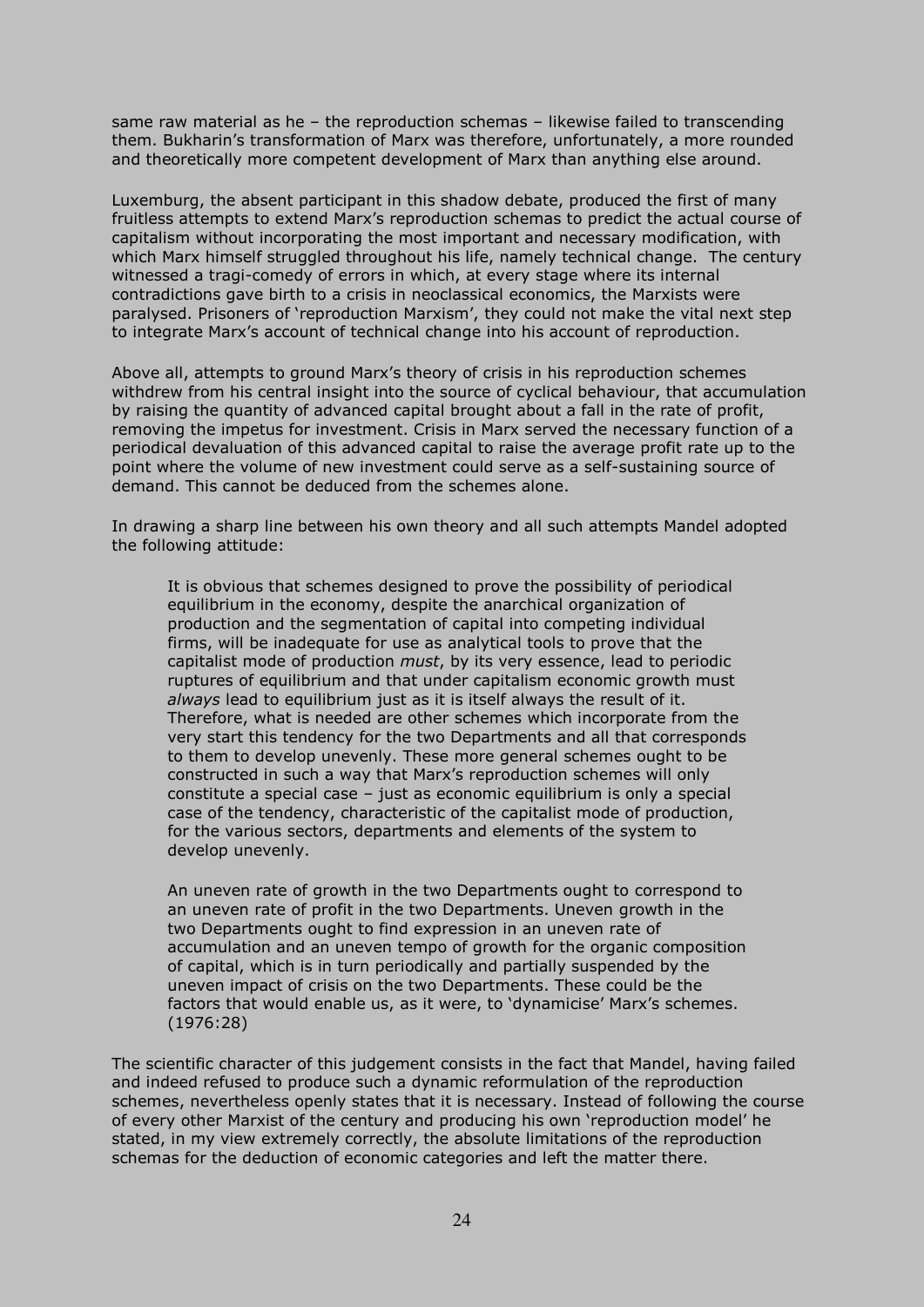The unfinished chapter in the reconstruction of economics is to rescue Marxist economics from the academic Marxists; the starting point for this analysis is Mandel's line of enquiry.

## **The facts of the new world order in the light of the theory**

How does Mandel's theory, particularly that presented in *Late Capitalism* stand up to the evidence of the present day?

Chart 1 presents the movement of inequality since this work. Taken from the World Bank's *World Tables* 1995, it gives purchasing power in current US dollars at current exchange rates. This indicates the amount of US goods which an average non-US citizen can purchase from annual income. Dividing these figures by the US GDP deflator, we arrive at an indicator of the quantity of US goods (that is, advanced technical goods) which this income is capable of purchasing. This measure indicates the progress of relative purchasing power, not just of goods for immediate consumption but of those goods, particularly advanced means of production, which would allow the countries concerned to improve their productivity relative to the US or indeed any advanced countries.

This movement entirely confirms Mandel's analysis. To explain it in the light of Mandel's theoretical contributions, we require two simple ideas which follow from Marx's analysis.



### **Chart 1: per capita income of major areas of the world measured in constant 1987 \$**

First, *every sum of money in capitalism is the disguised representation of a magnitude of labour*. In 1987 the Gross Domestic Product of the USA was \$4,496bn and its population 243 million. On average the income of each individual was thus \$18,504. This is to be compared, for example, with India where the average income was \$330, so that each US citizen is on average 56 times better off than her or his Indian counterpart. This is, incidentally, exactly twice the gap in income between the poorest and richest country in the heyday of classical imperialism.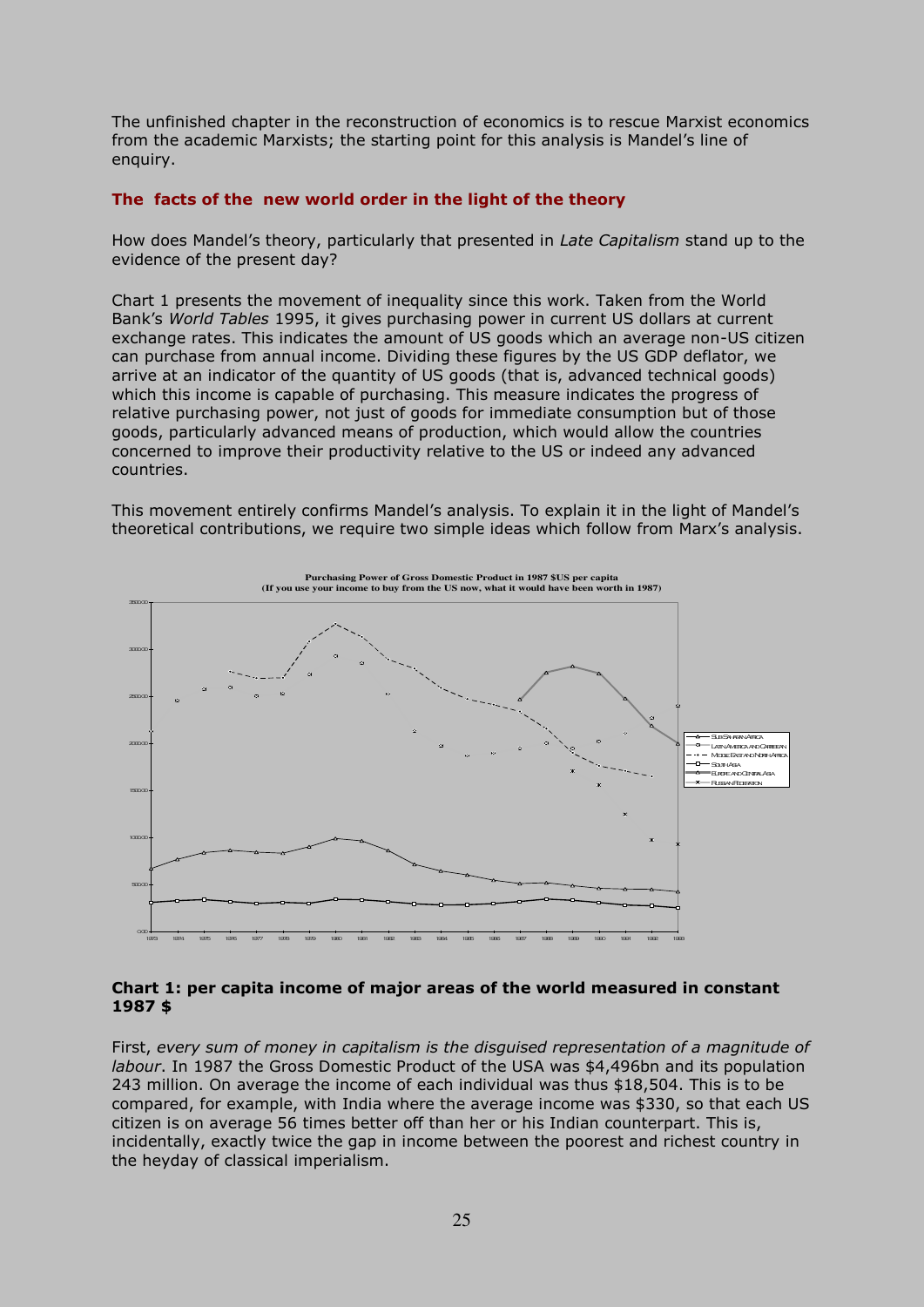Second each *worker allows the capitalist to appropriate a money sum representing a magnitude of labour.* But, Mandel's analysis indicates, this money sum will include both a normal profit and a surplus profit. What is their relative magnitude? There were in 1987 118 million economically active US workers. That year's GDP measures the new value they added (or appeared to add) to materials worked on in 1987. Each on average added \$38,106. This same average worker consumed \$18,504 so the surplus value appropriate per average US worker was \$38,106–\$18,504 =\$19,602.

We can invert this and ask how much labour-time was represented by each dollar. Since one year represents \$38,106 we conclude that \$1 represented 1/38,106 of a year or about 3 working minutes. It was a title to the product of 3 working minutes in the life of a US labourer. We can hence translate every dollar magnitude into a number of hours, the amount of US labour this dollar represents.

But we can make the same calculation for, say, an Indian worker.<sup>19</sup> On average, the annual labour of one Indian toiler represents, on the world market, 54 working hours. To put it another way, an Indian worker must labour for a year to produce a magnitude of value equivalent to 54 US working hours. This offers an approximate measure of the relative productivity of Indian and US capitalism. Through the working of the price mechanism the labour of the Indian worker 'counts for' 1/56 of the labour of a US worker. If capitalism acted in fact to equalise productivities these magnitudes should be equal.

Does this mean that the Indian worker labourer is 56 times more lazy than a US worker? The category of surplus profit explains that this is not so. In terms of *world* values the Indian worker creates as much value as the US worker. But the differences in relative productivity transfer the value created by the Indian worker to the pockets of the US capitalists.

The same \$1 that represents 3 minutes of US labour represents  $3 \times 56$  = nearly 3 hours of Indian labour. Calculate the dollar output of the whole world economy, and divide it by the whole world population on the assumption of the same average ratio of productive working population to total population. We find that \$1 represents somewhere between 2 and 3 hours of world labour.

 $19$  We must be cautious in calculating the value-added per worker in countries with a large peasant population, so we assume the proportion of the population that is working in some way, whether as a small entrepreneur, as a peasant, or as a wage-earner, is the same as the USA. Not only is this the most prudent procedure possible, the discrepancies that emerge are so vast that they pale into insignificance compared with this simplification. It is however both theoretically and practically possible to make this calculation correctly and to work out, starting from the published national data, the proper value magnitudes we here merely sketch. See in particular the work of Anwar Shaikh and Ertugrul Tonak(1994).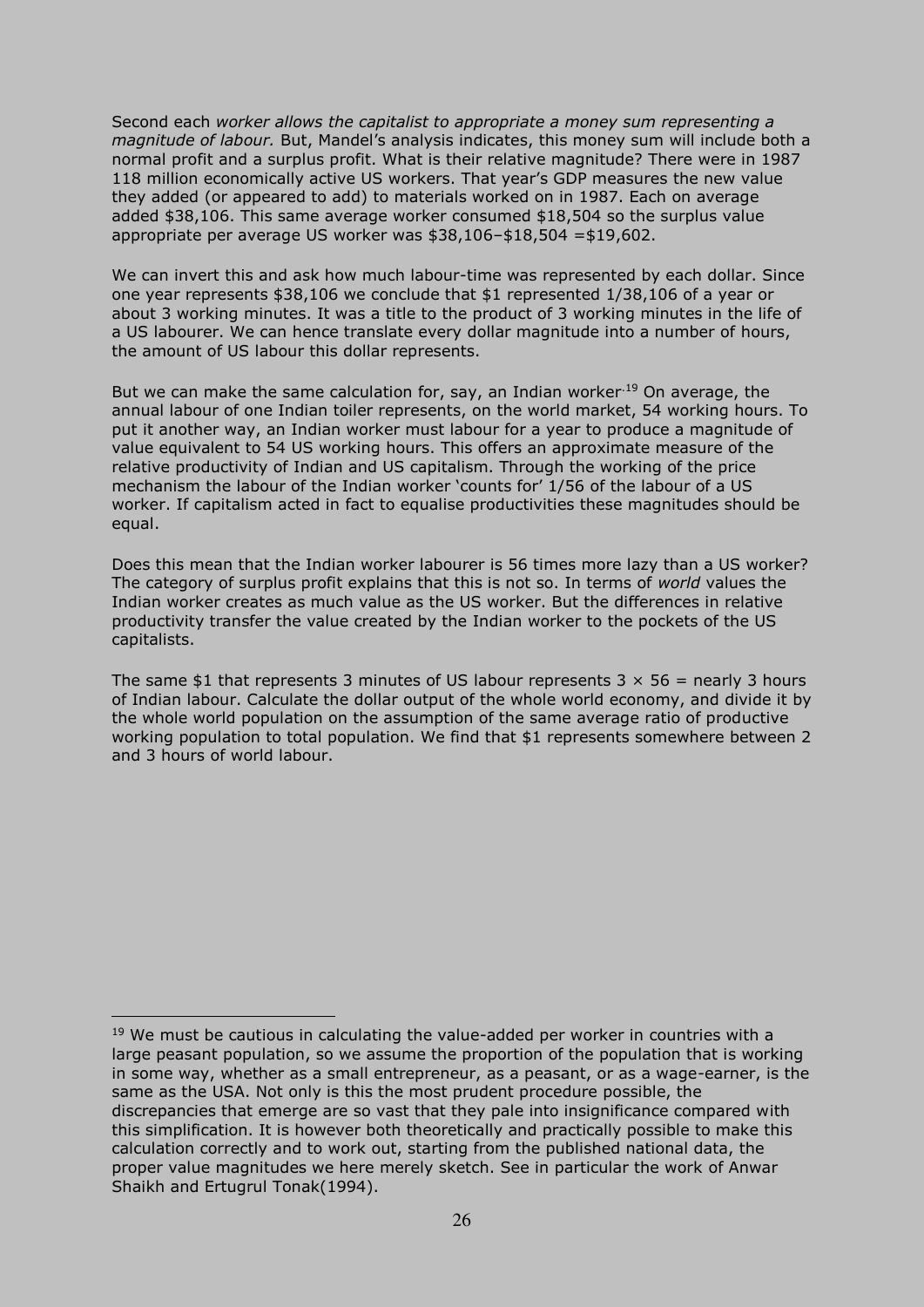

## **Chart 2: per capita productivities of major areas of the world relative to the US**

To understand the US economy, or that of any other economy in today's world market, as if it were an isolated national state, is therefore to completely misunderstand the nature of the world market. Each dollar represents, on the world market, the labour of many times more non-US workers than it does US workers. The imperialist economies have *organised the world system of production to bring about the systematic subordination of world labour to their own capitalists.* 

Chart 2 shows how, over the last 20 years, the ratio between the per capita GDP in current dollars of the US and of the major sectors of the poor countries has changed.<sup>20</sup> As we indicate above, this can be treated as a measure of relative productivity.

### **Relative productivity in the world since 1980**

 $\overline{a}$ 

Not only is the absolute gap in productivity steadily widening, following a definite turn in the world economy in the early 1980s, but:

- (a) measured as access to the produce of the advanced countries, there has been a steady and very sharp decline in the *absolute* income levels of the majority of people in the world.
- (b) since the produce of the advanced countries is the principal means of raising productivity, the world market has acted systematically to deprive the third world of the means to correct this growing gap.

In short, and in complete contrast to the globalisation thesis, the market acts not to narrow but to widen the gap between the rich and the poor of the world. Moreover this has worsened by a factor between two and three since Mandel wrote. We have here the starkest possible evidence in support of Mandel's (and Trotsky's) primary thesis, that

<sup>&</sup>lt;sup>20</sup> These figures are not corrected for the relative size of the working population but present a bald per capita income ratio.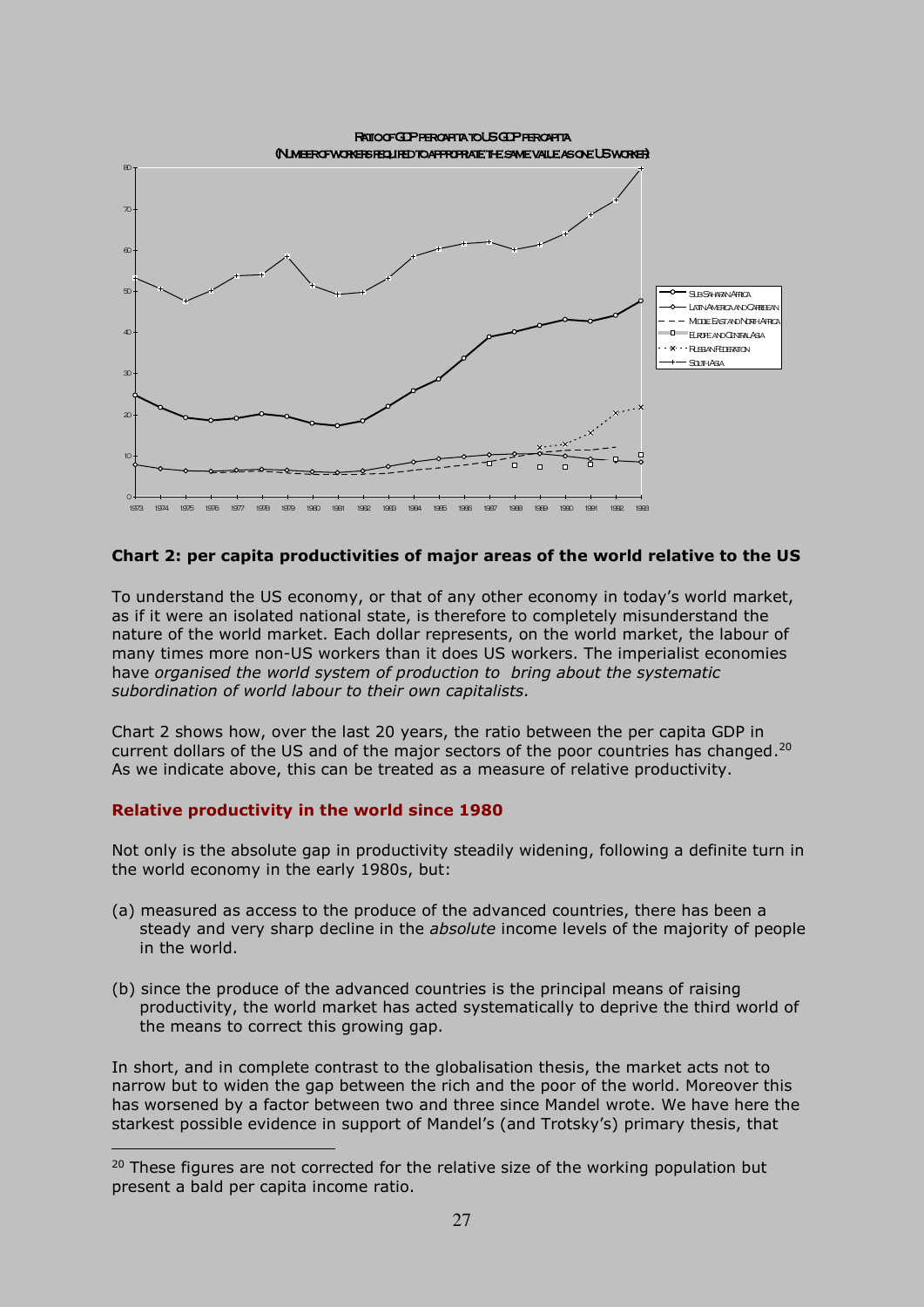*uneven* world development based on growing inequalities of productivity is the normal course of world development.

Moreover the 1980s marked a decisive turn in the relation of forces between imperialism and the rest of the world. Led by Reagan's US, imperialism launched an economically ferocious onslaught on the Third World. Table 1 gives the proportionate changes in the purchasing powers of the major geographical areas in the ten years 1982-1992

| <b>IUS</b>                   | $+25%$  |
|------------------------------|---------|
| Sub-Saharan Africa           | $-48%$  |
| Latin America and Caribbean  | $-11\%$ |
| Middle East and North Africa | $-43%$  |
| South Asia                   | $-14\%$ |

## **Table 1: proportionate changes in absolute purchasing power since 1982**

The entry of Eastern Europe onto the world market also shows the real nature of the 'second world'. These countries are a component part of the oppressed nations which had succeeded in resisting the insatiable appetite of imperialism by temporarily and partially withdrawing from the world market. Their re-entry into the world market has provoked the most catastrophic collapse of living standards that this century has seen.

A more subtle theoretically important point concerns the relative magnitude of the various factors impacting on inequality.

In the early chapters of *Late Capitalism* Mandel specifies a series of possible mechanisms by means of which surplus profits may be transferred between countries. It is important and relevant to assess the different relative weight of these different factors.

Our figures reveal discrepancies of ten, twenty or as much as eighty times essentially due to productivity differences. It is clear that an enormous *disguised* mechanism for the transfer of surplus profits is at work.. This confirms Mandel's hypothesis that in the postwar era, the principal source of worldwide inequality lies not in historical accident but in the way the market itself allocates access to technology.

There is a second point. By measuring the productivity in dollars of a labour-hour in different countries we reveal two sources of differences between countries. First is the actual difference in levels of productivity, hour for hour for the same product in usevalue terms. Second, however, is the terms of trade which oblige these producers to accept that a given price in dollars represents a given price in their own currency.

This confers a quite distinct advantage on a country which is in a strong enough financial and commercial position to impose on all other countries, including its capitalist rivals, unfavourable structures of exchange and of capital movements. This is just what the US has succeeded in doing for the last twenty years. Faced with a decline in its productivity relative to its European and South-East Asian rivals, it has systematically financed its unfavourable balance of trade by attracting capital flows through a high interest rate, alternating this policy with relative devaluations of the dollar. In effect it has forced not only its rivals but the Third World into the direct finance of its trade imbalance.

The sharp rise in US interest rates in the early 1980s thus marked a totally new phase, not merely of relations between the advanced capitalist countries as a whole and the rest of the world market, but in interimperialist relations. It marked a simultaneous brutal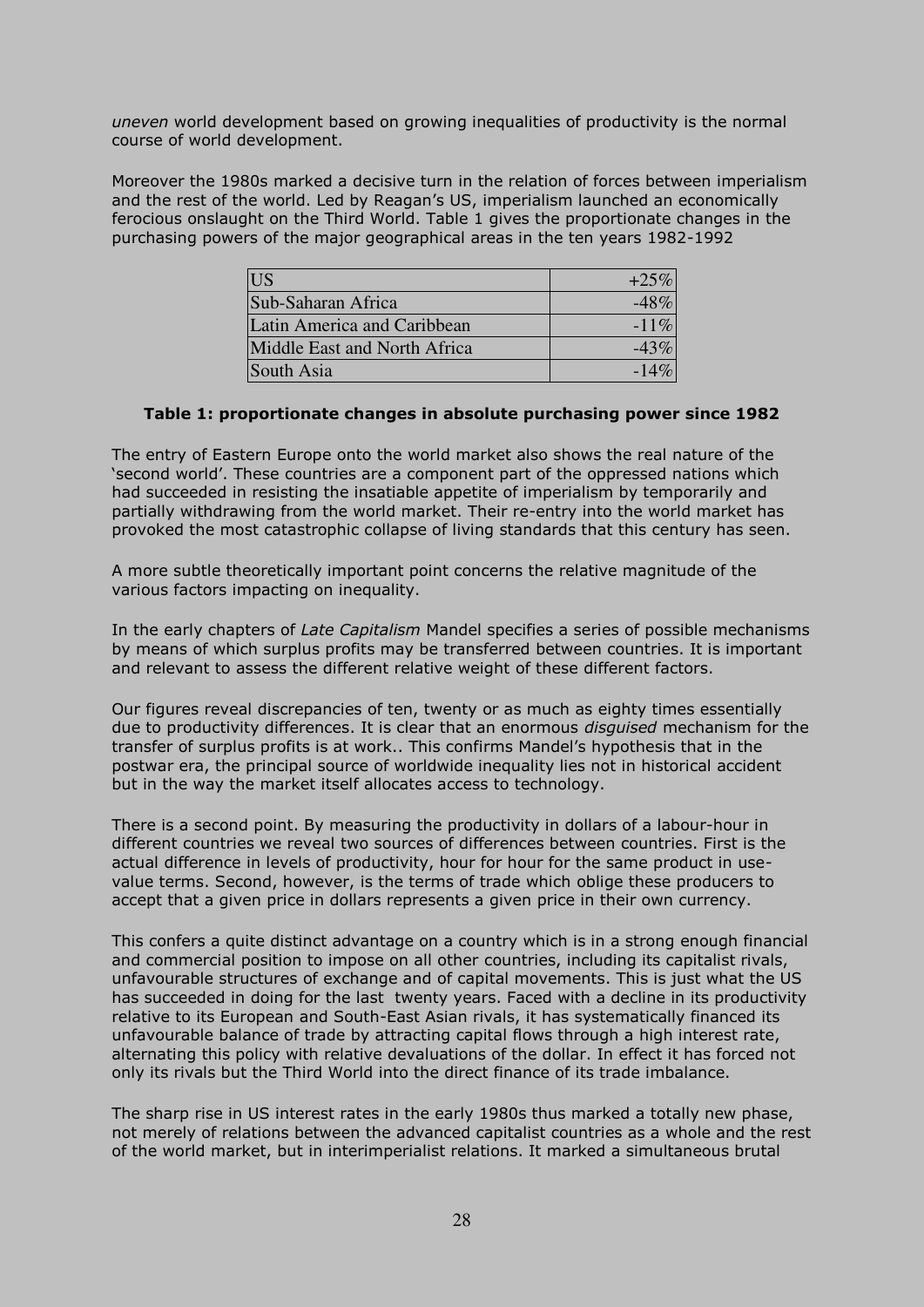offensive against the technologically deprived countries and the onset of a decisive change in the relation between the US and the rest of the world.

This was not a shift to the end of US hegemony, as many European commentators wrongly forecast; it was a change in the form of this hegemony. Since the US could no longer lead the imperialist world on the basis of its outright technical superiority, it became a net importer of capital. It moved to the exploitation of its financial, commercial and military advantages to assert its leadership over the imperialist world; to a position summed up in the phrase 'America first', and initiated a new rise of classical imperialism. It was this US-led *offensive of imperialism* which led to the dramatic changes of the last 20 years and it was this assault also to which the USSR fell – not, as Mandel tragically believed, the assault of the world working class.

## **The new world order and the theory of long waves**

We now turn to the question with which Mandel began: what was the explanation for the prolonged phase of capitalist stability that followed WWII?

An essential point is evident from the failure not only of reproduction-scheme models, but of all underconsumptionist theory, including state-monopoly-capitalist theory, which located capitalist failure in a shortage of demand. This relates to the point which Bukharin converted into a non-existent law. There are two sources of demand for capitalist goods, namely private consumers and the capitalists themselves. It is always possible, but by no means always achieved, that capitalism can make up for deficient consumer demand with high investment.

As Marx's crisis theory recognised, the mechanism which creates this demand for capital goods is autonomous from the direct demand for their output. Capitalists invest, not on the basis of sales but on the basis of profits.

It follows that if, for an extended period of several cycles, investment demand is to make up for a periodic or even secular shortage of consumer demand, a series of conditions must be simultaneously met. Mandel set out systematically to investigate what these were. They included two apparently contradictory requirements: on the one hand, high profits called for a high and stable rate of exploitation, which in turn seemed to imply a historically low level of wages; on the other hand it called for a high level of sales and hence demand. How could a high level of demand combine with a low level of wages?

This can be achieved only if investment can in some sense feed on investment; if capitalists who commit capital to the production of new goods, can sell those goods to other *capitalists*. This in turn requires that not just profits but superprofits in Department I are high enough to attract capital in sufficient volume to create the required knock-on demand for the capital goods already being produced; to fuel a self-sustaining beneficent spiral for an extended period. But as we have seen, superprofits are the consequence of technical advance. In short, a fundamental economic requirement is a deep-going and sustained process of technical advance, above all in the production of capital goods.

With this insight Mandel thus reconnected Marx's theory of technical change, encapsulated in his writings on relative surplus value, to Marx's analysis of the cyclic behaviour of the capitalist economy and the connection between this, its crises, and its capacity to reproduce. This insight lays the basis not merely to overcome the deficiencies of Twentieth-Century academic or vulgar Marxism, but to restore Marx's economic theory on a qualitatively higher level.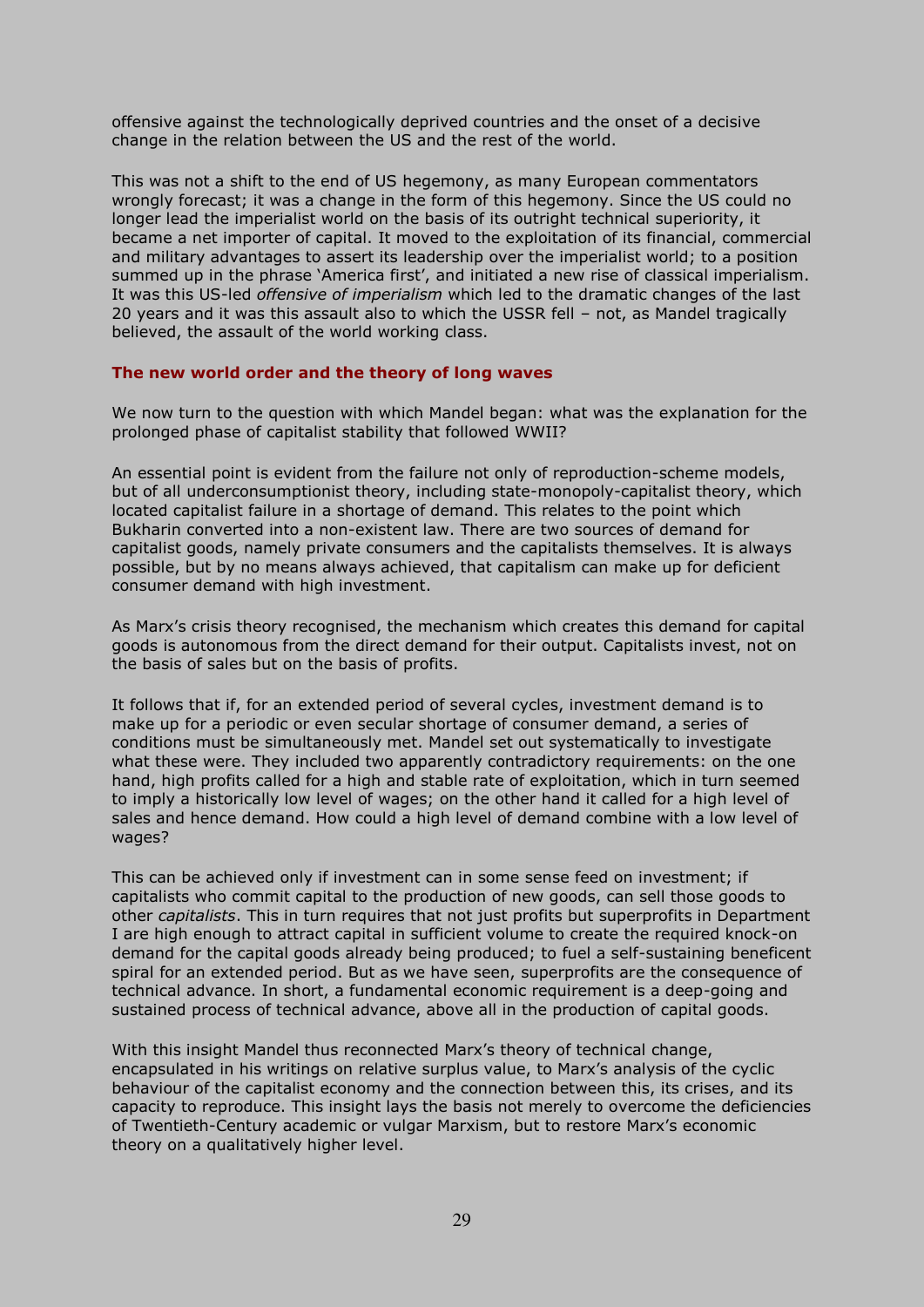Mandel dubbed the postwar expansion the 'Third Technological Revolution' signifying the most significant characteristic which it had in common with previous prolonged phases of expansion, namely the Industrial Revolution itself and the expansive phase of 1894- 1913. But whilst a sustained bout of technical innovation is undoubtedly a *characteristic* of a long phase of expansion, this by no means makes it the *cause.*

Mandel had thus demonstrated how the possibility of a long wave of expansion could arise from the inner tendencies of capitalism. He did not, however, settle as successfully what factors transformed this possibility into an actuality.

It is outside our scope to detail this discussion, perhaps the most vital facing us. In closing is reconnect it with the political issues at stake. These were sounded out in the very earliest stages of the argument between Trotsky and Kondratieff around what has become known as the 'endogeneity' of Long Waves.

This arose in the context of the very same debate which provoked Bukharin's revision of Marx, and the debate which surrounded it is every bit as relevant today. Kondratieff's 1922 book *The World Economy and its Consequences* asserted, like Bukharin later, that in Day's (1981) words 'the objective consequence of every business cycle was to restore equilibrium'

In its most general form the essence of an economic crisis lies in the fact *that the national economies of separate countries and the world economy as a whole, taken as a moving system of elements, loses its equilibrium and experiences an acute, painful process of transition to the condition of a new moving equilibrium*. From the economic point of view, a crisis is always only an acute and painful process of liquidating the disparities that have arisen in the structure of a national economy and are destroying the equilibrium of its elements [A crisis] is the process of establishing a new equilibrium among those elements in place of the one that has broken down.' (cited in Day 1981:52)

Had Kondratieff confined himself to this observation he would only have been an additional and academic voice added to the growing numbers (Trotsky included) who began to join with Lenin in cautioning against policies based on the hypothesis of imminent internal collapse of the capitalist market. But he did not stop here. He argued that the extent and course of each business cycle was not the same and that there were visible in history prolonged periods of exceptionally deep and disruptive slumps punctuated with fitful and partial recoveries, alternated with equally prolonged periods in which slumps were shallow and booms highly expansive. This suggestion had already been made by Trotsky in his address to the Third Comintern Congress. However Trotsky's conception was that these periods of capitalist development were *essentially characterised by political conjunctures*. Kondratieff's notion was very different. He saw in the 'long cycles', as he called them, evidence of an endogenous and purely economic mechanism of the same general character as the business cycle itself.

This led to a profoundly quietist conception not altogether removed from, though theoretically more sophisticated than, Bukharin's 'equilibrium'. It lent itself to the notion that capitalism possessed automatic, self-regulating mechanisms which, even over the very long-run, served to restore its imbalances. Kondratieff himself adopted the terminology of a dynamic or moving equilibrium to describe this, a term also used by Trotsky. This did not have the same epistemological consequences as Bukharin's adaptation, but it did lead to a profoundly optimistic view of capital's self-healing properties: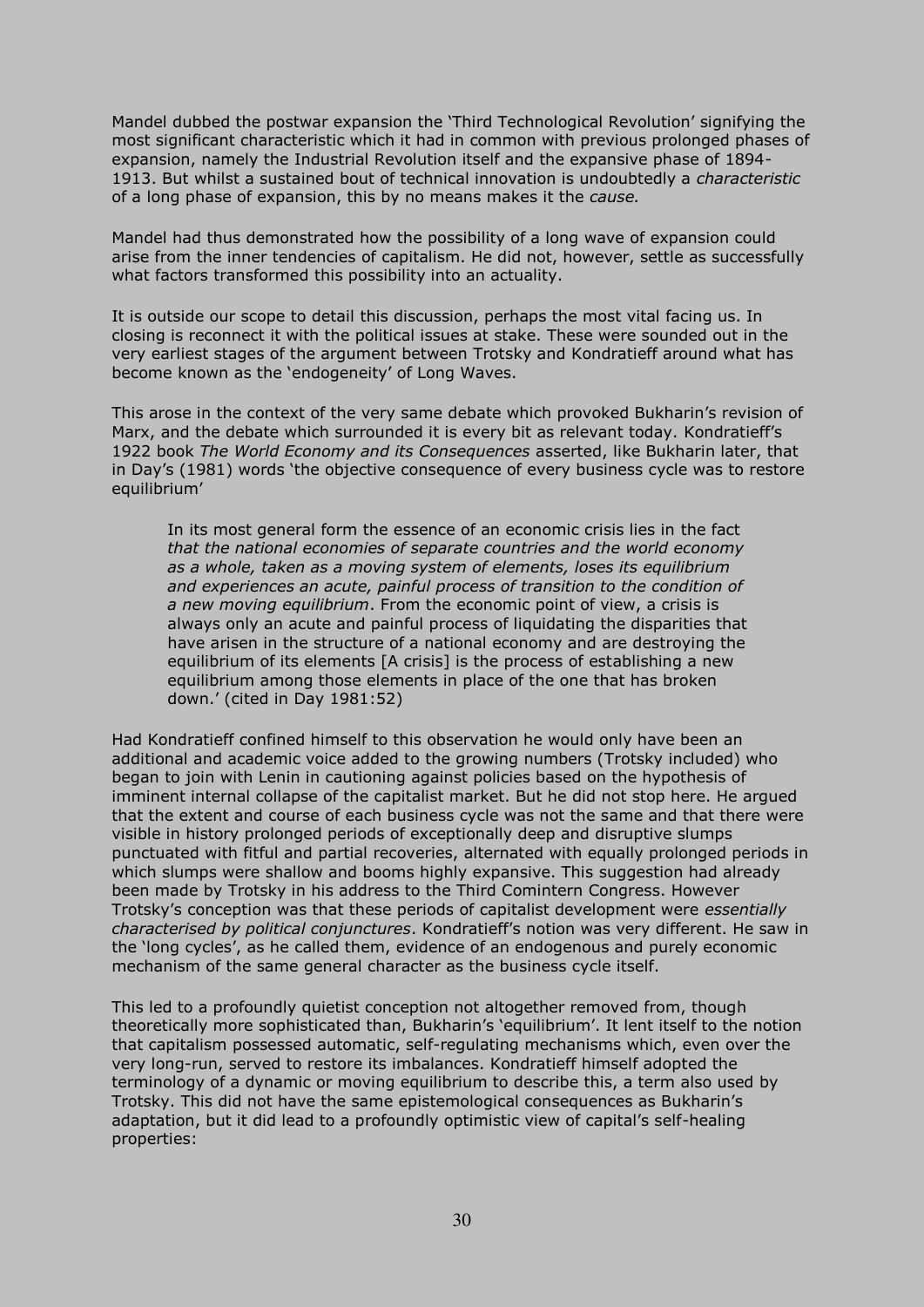Thanks to the crisis, thanks to the return of a relative correspondence between the level of prices and the purchasing power of the masses, between the supply of capital and the demand for it, between the productive capacity of the separate economic branches and the volume of the demands they make upon the commodities of other branches, the existing system, to a significant degree and for a certain period of time, will free itself of the disharmonies and lack of correspondence that are causing the crisis (Kondratieff cited in Day 1981:54)

When in 1922 the Dawes Plan signalled the political intention of the USA to stabilise German capitalism, the prospect of immediate internal collapse moved off the agenda and the longer-term prospects of capitalism assumed exceptional importance in the internal debates of the soviet Communists. In June 1923 Trotsky decided to elaborate on his earlier idea of 'two curves': cyclical and basic. The cyclical curve contained the shortterm movements of boom and slump. The basic curve was the underlying long-term development and fluctuated from one historical period of several decades to another such period.

Of central importance was therefore the *causes* of differences in the basic curve from one historical period to another. Trotsky's June 1923 position linked the discontinuities in the basic curve to external and political events: wars, social reforms, revolutions, and so on.

One can reject in advance the attempts by Professor Kondratieff to assign to the epochs that he calls long cycles the same 'strict rhythm' that is observed in short cycles. This attempt is a clearly mistaken generalization based on a formal analogy. The periodicity of short cycles is conditioned by the internal dynamic of capitalist forces, which manifests itself whenever and wherever there is a market. As for those long (fifty-year) intervals that Professor Kondratieff hastily proposes also to call cycles, their character and duration is determined not by the internal play of capitalist forces, but by the external conditions in which capitalist development occurs. The absorption by capitalism of new countries and continents, the discovery of new natural resources, and, in addition, significant factors of a 'super structural' order, such as wars and revolutions, determine the character and alteration of expansive, stagnating or declining epochs in capitalist development – Trotsky 'On the Curve of Capitalist Development' cited in Day(1981:89)

Kondratieff however then theorised a mechanism of the precise type of the business cycle:

Just as Marx asserted that the material basis of crises, or of average cycles repeating themselves each decade, is the material wearing out, replacement and expansion of means of production in the form of machines lasting an average of ten years, it can be suggested that the material basis of long cycles is the wearing out, replacement, and expansion of fixed-capital goods that require a long period of time and enormous expenditures to produce. The replacement and expansion of these goods does not proceed smoothly, but in spurts, another expression of which are the long waves of the conjuncture (Kondratieff and Oparin 1928, 'Long Cycles [Bol'shie Tsikly] of the Conjuncture' cited in Day(1981:90)

Mandel endorsed Trotsky's criticisms in an ambiguous manner: 'If we have defined the "long waves",' he writes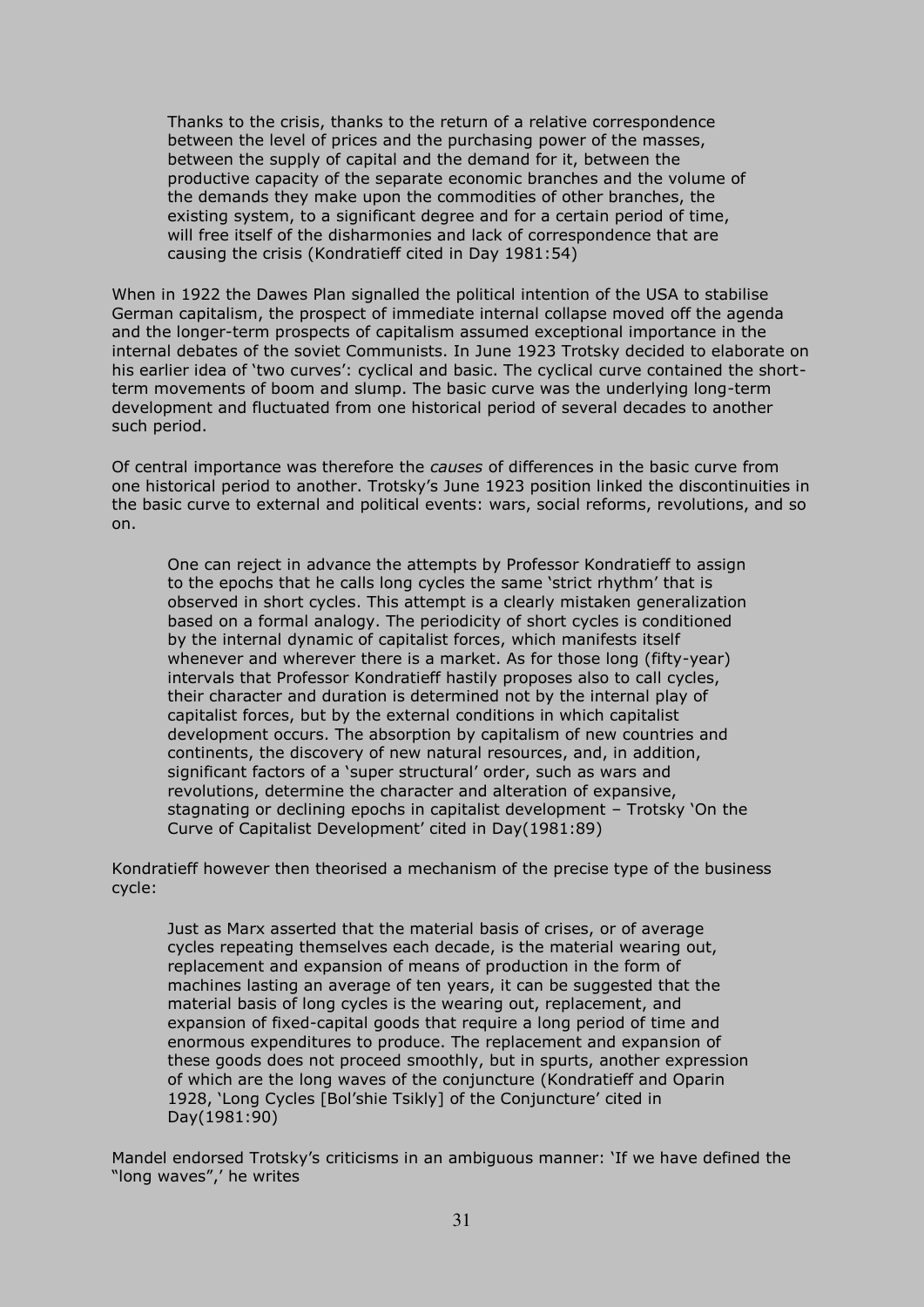as long waves of accelerated and decelerated accumulation determined by long waves in the rise and decline of the rate of profit, then it is plain that this ascent and decline is not determined by one single factor but must be explained by a series of social changes, in which the factors listed by Trotsky play a major role.(1976:129)

The issue at debate was not entirely whether these factors played a 'major role' but whether they were qualitatively determinate. This is made clearer by considering the dates given in Mandel's own table for the onset of a long wave of expansion, namely 1793, 1848, 1894 and 1945. Each coincides with a major reorganisation of the structure of the world market wrought by a phenomenal *political* change: the French Revolution, the European revolutions of 1848, the transition to classical imperialism, and the end of the Second World War. Trotsky's point is hardly that such events are to be considered 'factors'; his argument is that these are the defining events of all aspects of the period, and the conclusion to be drawn from this is that the economic future of capitalism is ultimately fought out on the terrain of wars and revolutions.

The fourth long wave of capitalist decline has been with us for thirty years; the longest yet. Mandel's heritage was to provide us with the elements of *economic* theory that allow us to understand this process as an integral part of the functioning of the capitalist market. The *political* processes which this launched, as capitalism inflicts on humanity its fourth and most reactionary fight to the death for survival, tragically escaped his grasp.

### **References**

Arestis, P. (1992), *The Post-Keynesian Approach to Economics.* Aldershot and Vermont: Elgar.

Arthur, C.J.(1996) 'Engels, Logic and History', *Proceedings of the Bergamo Centenary Conference*, Routledge, forthcoming

Baran, P and Sweezy, P (1970) *Monopoly Capital*. Harmondsworth:Pelican

Bukharin, N(1979) The Politics and Economics of the Transition Period, London:Pluto

Day, Richard B (1981). *The Crisis and the Crash* London:Verso

Freeman, A. (1996) 'Mr Marx and the neoclassics', History of Economics Society annual conference, Vancouver 1996

Freeman, A. and Carchedi, G (1995), *Marx and non-Equilibrium Economics*. London and Vermont: Elgar

Gunder-Frank, A.(1969). 'The Development of Underdevelopment', in *Latin America: Underdevelopment or Revolution*, New York and London: Monthly Review

Gunder Frank, A (1976) *Economic Genocide In Chile: Equilibrium At The Point Of A Bayonet.* Nottingham: Spokesman Books.

Howard, M. C. and King, J. E. (1987), 'F. Engels and the Prize Essay Competition on the Marxian Theory of Value', *History of Political Economy*, 194, pp571-589.

Howard, M.C. and King, J.E. (1989), *A History of Marxian Economics: Volume I, 1883- 1929.* Princeton, New Jersey: Princeton University Press.